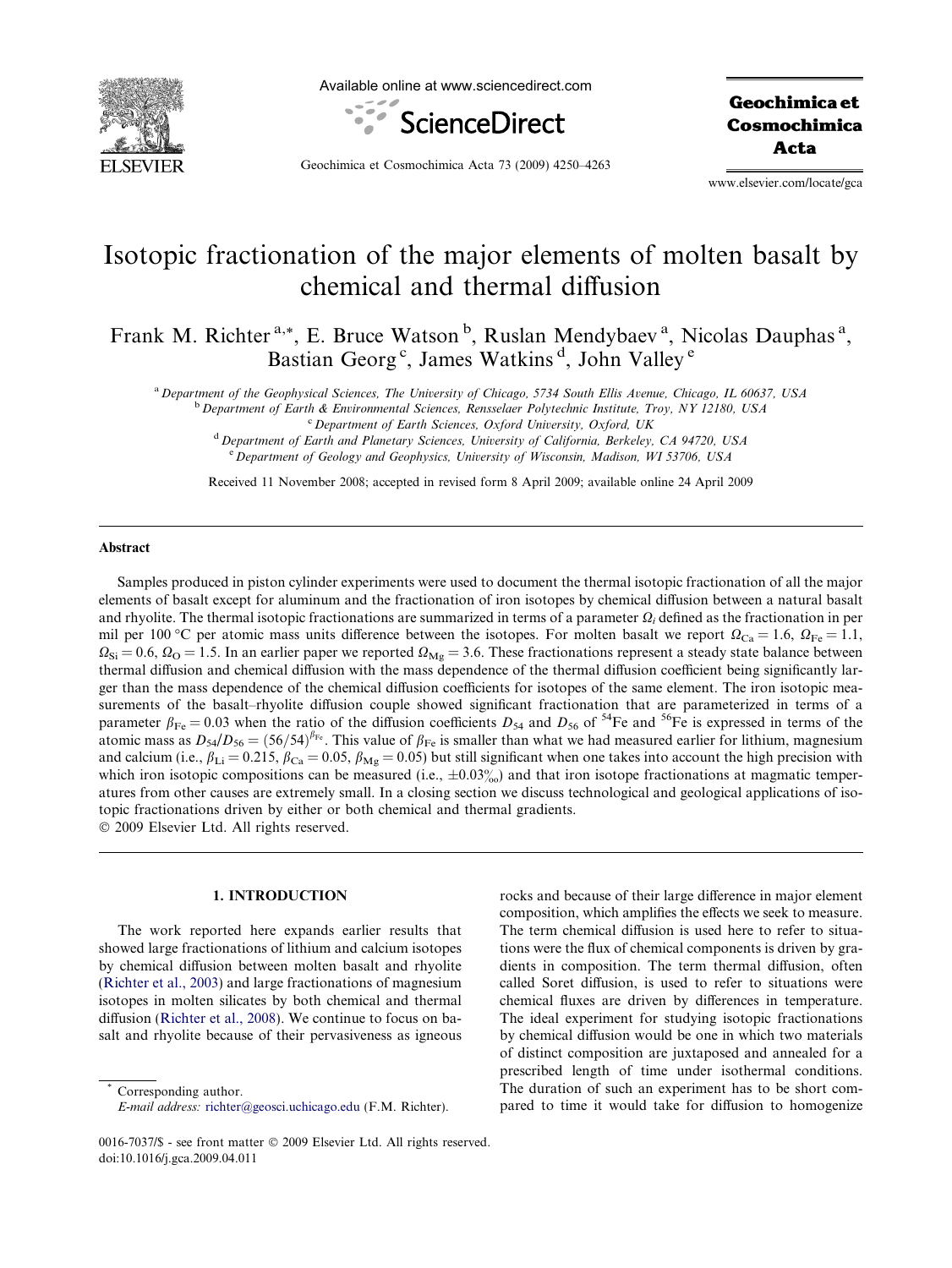<span id="page-1-0"></span>the system. The ideal experiment for studying thermal isotope fractionations would be one in which a homogeneous starting material is placed in a temperature gradient and held for a sufficiently long time for the system to reach a steady state.

New isotopic measurements of the run products of a molten basalt thermal diffusion experiment show that all the major elements except monoisotopic aluminum (i.e., calcium, magnesium, iron, silicon, and oxygen) are significantly fractionated by a temperature difference of  $100 \degree C$ . The piston cylinder sample that was analyzed to determine the thermal isotopic fractionations of calcium, iron, silicon, and oxygen (SRT4) is the same one used by [Richter et al.](#page-13-0) [\(2008\)](#page-13-0) to measure the thermal fractionation of magnesium isotopes. This allows us to make a direct comparison of the relative thermal fractionations of all the major element isotopic systems of basalt. The thermal isotopic fractionations are summarized by a parameter  $\Omega_i$  defined as the isotopic fractionation in per mil per  $100\,^{\circ}\text{C}$  per atomic mass unit (amu) difference between the isotopes. [Richter et al.](#page-13-0) [\(2008\)](#page-13-0) reported a value of  $\Omega_{\text{Mg}} = 3.6\% / 100 \degree \text{C}$  amu for the thermal isotopic fractionation of magnesium in molten basalt. Our new results show that the thermal fractionation of the isotopes the other major elements of basalt are all greater than  $0.5\% / 100 \, \text{°C}$  (i.e.,  $\Omega_{\text{Ca}} = 1.6\% / 100 \, \text{°C}$ ,  $\Omega_{\rm Fe} = 1.1\% \frac{1}{100}$  °C,  $\Omega_{\rm O} = 1.5\% \frac{1}{100}$  °C,  $\Omega_{\rm Si} = 0.6\% \frac{1}{100}$ °, in each case for a difference of one amu).

The rhyolite-basalt piston cylinder diffusion couple that was used to measure iron isotope fractionations by chemical diffusion is the same one that was used by [Richter](#page-13-0) [et al. \(2008\)](#page-13-0) to determine magnesium isotope fractionations as magnesium diffused from molten basalt into molten rhyolite. The iron isotopic measurements showed that despite our best efforts, the sample was not sufficiently uniform in temperature for the thermal isotopic fractionations to be negligible compared to those due to chemical diffusion. However, having separately determined the effect of a thermal gradient on the isotopic fractionation of iron allowed for a reasonably good estimate of the small but resolvable isotopic fractionation of iron by chemical diffusion.

In the next section, we describe the piston cylinder experiments used to make the diffusion couples and the analytical methods used to measure the isotopic composition of the run products. Subsequent sections discuss the resulting isotopic fractionations in molten basalt by thermal diffusion and the isotopic fractionation of iron by both thermal and chemical diffusion in a rhyolite-basalt diffusion couple. In a final section, we discuss various potential applications of our results to other types of high-pressure hightemperature experiments, to isotope fractionation during diffusion-limited evaporation, and to double-diffusive interfaces that are expected to have been present in the evolution of layered intrusive systems.

## 2. EXPERIMENTAL AND ANALYTICAL METHODS

The two diffusion couples used here to further explore isotopic fractionations due to thermal and chemical diffusion were made in a piston cylinder apparatus using either only basalt as the starting material (thermal diffusion experiment SRT4) or by juxtaposing natural basalt and natural rhyolite (chemical diffusion experiment RBX). The composition of the starting materials, SUNY MORB for the basalt and Lake County Obsidian for the rhyolite is given in Table 1 of [Richter et al. \(2003\)](#page-13-0). [Fig. 1](#page-2-0) shows a schematic diagram of the piston cylinder assembly used for the RBX experiment. The graphite heater for this assembly was intentionally made with variable thickness in an effort to minimize temperature gradients in the vicinity of the sample. Our best estimate of the temperature during the run is also shown in [Fig. 1.](#page-2-0) [Fig. 2](#page-2-0) shows a backscattered electron image of the glass recovered from this experiment. The SRT4 assembly was similar to that of RBX except that the sample was 10 mm long rather than 5 mm, and the sample was intentionally displaced from the hotspot of a uniform thickness graphite heater assembly to produce a temperature difference across that sample of about  $160^{\circ}$ C (see [Richter et al., 2008](#page-13-0) for further details regarding the SRT4 assembly). Sample SRT4 was run for 100 h and the measured elemental and isotopic profiles were sufficiently similar to those of a 63.8-h run reported by [Richter et al.](#page-13-0)

Table 1

Experimentally determined parameters governing chemical and thermal fractionation of elements and isotopes in molten silicate liquids. Uncertainties in the various parameters, listed as  $\pm$  in the last digit, are based on the range of values in model calculations that give results that fit measured data to within their stated errors or their scatter around the model profiles.

| Element  | $\sigma$ oxides. ( $\pm 0.0001$ ) | $\Omega \frac{\omega}{\omega}$ /100 °C amu. | $\beta:D_1/D_2 = (m_2/m_1)^{\beta}$ | $\beta_T : D_T^1 / D_T^2 = (m_1 / m_2)^{\beta_T}$ |
|----------|-----------------------------------|---------------------------------------------|-------------------------------------|---------------------------------------------------|
| Mg       | $0.0015^{a,b}$                    | $3.6 \pm 0.1^{a,b}$                         | $0.05 \pm 0.01^{\rm b}$             | $0.65 \pm 0.05^{\rm a,b}$                         |
| Ca       | $0.0006^{\rm a}$                  | $1.6 \pm 0.1^{\rm a}$                       | $0.06 \pm 0.02^{\text{c,d}}$        | $1.15 \pm 0.05^a$                                 |
| Fe       | $0.0018^{\rm a}$                  | $1.1 \pm 0.1^{\rm a}$                       | $0.03 \pm 0.01^a$                   | $0.40 \pm 0.02^a$                                 |
| Si       | $-0.0015^{\rm a}$                 | $0.6 \pm 0.2^{\rm a}$                       |                                     | $0.24 \pm 0.0$ m $1^{\rm a}$                      |
| Al       | $\sim 0$                          |                                             |                                     |                                                   |
| $\Omega$ |                                   | $1.5 \pm 0.2^{\rm a}$                       |                                     |                                                   |
| Li       |                                   |                                             | $0.215 \pm 0.005^c$                 |                                                   |
| Ge       | _                                 | _                                           | $\leq 0.025^d$                      | $-$                                               |

<sup>a</sup> This work.<br><sup>b</sup> [Richter et al. \(2008\)](#page-13-0).

 $\textdegree$  [Richter et al. \(2003\)](#page-13-0).

 $d$  [Richter et al. \(1999\)](#page-13-0).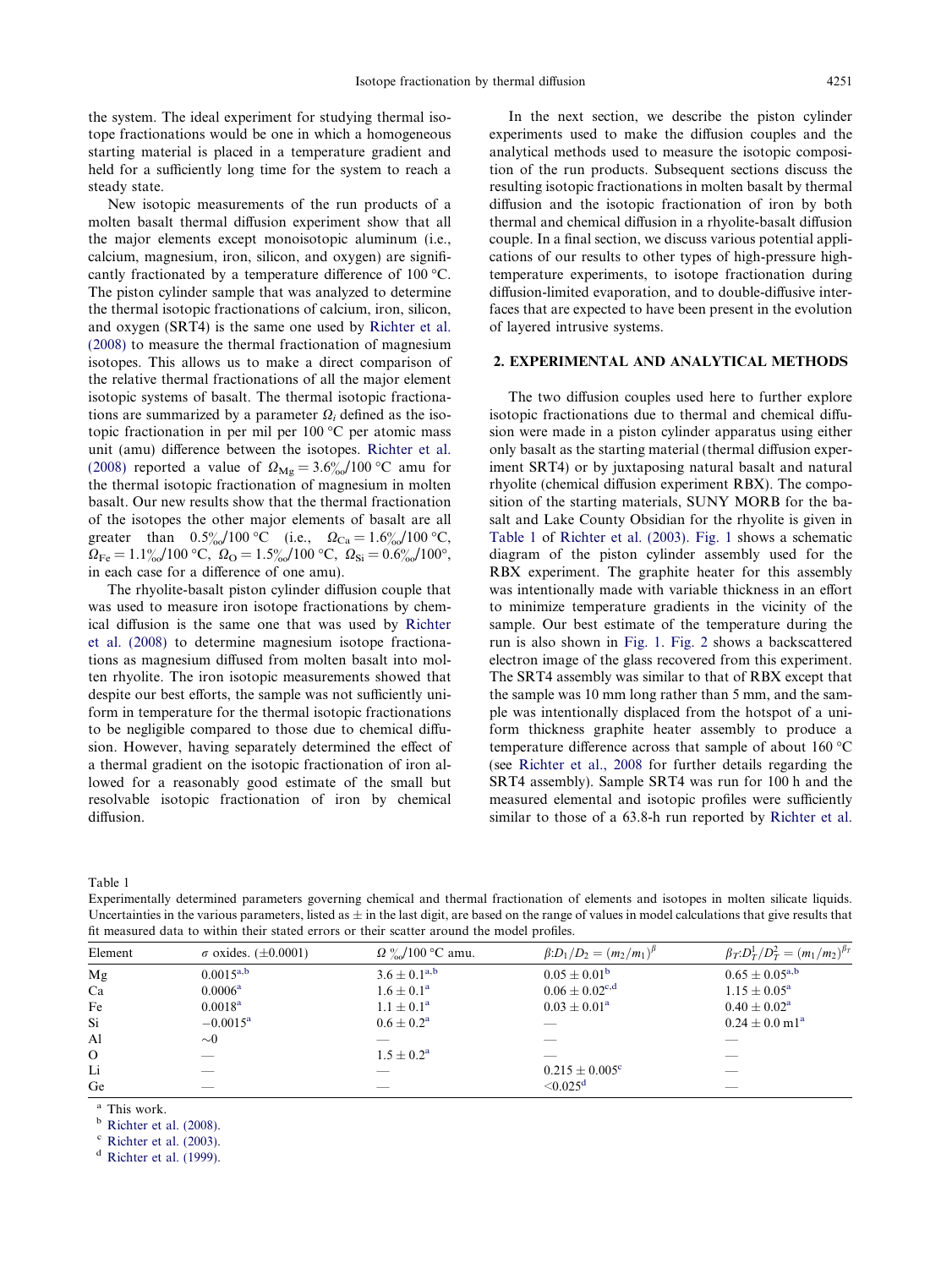<span id="page-2-0"></span>

Fig. 1. The diagram on the left shows the piston cylinder assembly used to make sample RBX. The sample was run for 15 h at 1.2 GPa and a nominal temperature of 1400 °C. The graphite heater was made with variable thickness in order to change the local heating rate in an effort to minimize temperature gradients in the sample. The estimated temperature profile during the run is shown on the right. The filled squares show places where temperatures were determined from the thickness of the spinel layer that developed where MgO was in contact with Al2O3.



Fig. 2. Backscattered electron image of exposed glass from sample RBX. The arrow is in the direction from basalt to rhyolite and shows the line along which the concentration of the major oxide components was measured. The variation in the gray scale of the backscattered image reflects the gradient in atomic weight.

[\(2008\)](#page-13-0) that SRT4 can be considered to have effectively reached a steady state. Both RBX and SRT4 were run at pressures slightly in excess of 1 GPa in order that any volatiles that might have remained in the sample after pressurization would dissolve in the melt thus avoiding bubbles that would distort the diffusion profiles as they moved through the sample.

Accurate determinations of isotope fractionations by thermal diffusion require not only high-precision isotopic measurements but also realistic estimates of the temperature distribution in the piston cylinder assembly during run conditions. The temperatures we report are based on the method of [Watson et al. \(2002\)](#page-13-0) where the progress of the spinel-forming reaction  $MgO + Al_2O_3 \rightarrow MgAl_2O_4$  is

used to monitor the local temperature. [Watson et al.](#page-13-0) [\(2002\)](#page-13-0) calibrated the rate at which spinel is formed as a function of both pressure and temperature. Given this calibration and duration of an experiment, the local thickness of the spinel layer that forms wherever MgO and  $Al_2O_3$ were in contact can be used to determine the local temperature. The accuracy of such temperature measurements is about  $\pm 10$  °C when compared to thermocouple readings, but better than this in terms of the relative temperature differences between a set of points in the same experiment. Fig. 1 shows the temperatures measured by the spinel reaction thermometer above and below experiment RBX. [Fig. 3](#page-3-0) shows the spinel-reaction temperature estimates for experiment SRT4. The temperature profiles are interpolated into the molten sample based on temperatures measured by [Watson et al. \(2002\)](#page-13-0) for the same piston cylinder assembly with MgO and  $Al_2O_3$  juxtaposed at points along the entire assembly.

The recovered piston cylinder samples SRT4 and RBX were polished to expose the quenched glass allowing the major element concentrations to be measured using a JEOL JSM-5800LV scanning electron microscope equipped with an Oxford Link ISIS-300 energy dispersive X-ray microanalysis system. The measured concentration of each spot analyzed is based on rastering a 15 kV primary beam current of 8 nA over a 10 μm square area. At least two profiles were measured for each couple giving an estimated precision of better than 1% relative for the concentrations.

After the major element profiles had been measured, the samples were sectioned perpendicular to their long axis to make a series of approximately 500 µm thick slabs. Selected slabs were dissolved overnight in a  $70\,^{\circ}\text{C}$  3:1 mixture of  $HF: HNO<sub>3</sub>$  and then converted to nitric acid solutions by evaporating and redissolving them two or more times in high-purity, double distilled concentrated nitric acid. The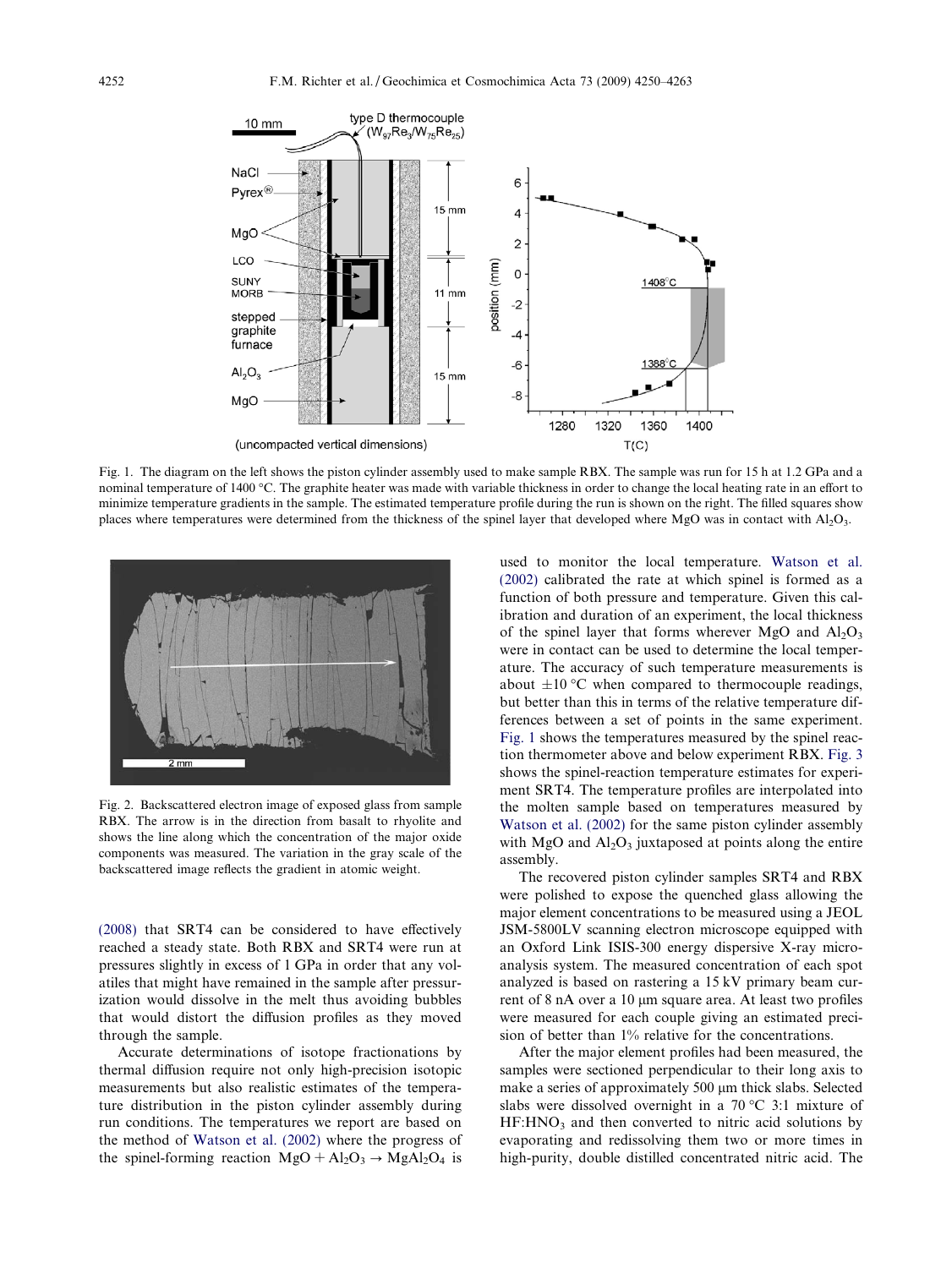<span id="page-3-0"></span>

Fig. 3. Temperature distribution in sample SRT4 during the thermal diffusion experiment as determined by the thickness of the spinel layer measured at the places indicated by solid squares. The starting material was homogeneous SUNY MORB basalt. The experiment was run at 1.7 GPa for 100 h with the sample intentionally displaced from the hotspot of the heater assembly in order to impose a temperature difference of about  $160^{\circ}$ C from one end to the other.

final redissolution was in 1 N nitric acid. Splits of the dissolved solutions from SRT4 were distributed for separate ion exchange purification of magnesium, calcium, and iron prior to isotopic analysis. A small number of chips of the original glass from SRT4 were sent to the University of Wisconsin for oxygen isotopic analysis and to Oxford University for silicon isotopic analysis. A portion of the dissolved RBX solutions that had been used earlier for the magnesium isotopic measurements reported by [Richter](#page-13-0) [et al. \(2008\)](#page-13-0) were purified to make an iron solution for isotopic analysis.

#### 2.1. Iron isotopic measurements

[Dauphas et al. \(2004, in press\)](#page-13-0) described the protocols used for chemical separation and isotopic analysis of iron, and the reader is referred to those papers for the details. The iron solutions were purified using disposable Bio-Rad Poly-Prep columns filled with 1 mL of AGI-X8 200-400 mesh chloride resin previously cleaned and conditioned. Sample solutions were loaded in  $\sim 0.2$  mL of 6 M HCl, such that the resin/solution partition coefficient of Fe is greater than a factor of 1000 in favor of the resin. Matrix elements other than Fe were eluted in 8 mL of 6 M HCl added to the column in increments of 0.5, 0.5, 1, 2, and 4 mL. Iron was then eluted in 9 mL of 0.4 M HCl added in increments of 0.5, 0.5, 1, 3, and 4 mL. [Dauphas et al. \(2004, in press\)](#page-13-0)

showed that the yield is 100% and that there is no measurable isotopic fractionation during chemical separation of iron using this anion-exchange column.

The iron isotope measurements were done at the Origins Laboratory at the University of Chicago using a Thermo Scientific Neptune High Resolution MC-ICPMS, and are reported as  $\delta^{56}$ Fe  $= [\frac{{}^{(56}Fe)^{54}Fe}_{(36Fe)^{54}Fe})_{IRMM\text{-}014} - 1] \times 1000$  with IRMM-014, which has an isotopic composition very close to chondritic ([Dauphas and Rouxel, 2006\)](#page-13-0), used as the reference material. The measurements were performed at a mass resolution that reduced the interferences from  $ArN^+$  $ArO<sup>+</sup>$ , and  $ArOH<sup>+</sup>$  on Fe<sup>+</sup>. Even so, the argide peaks could not be completely resolved from iron and thus the measurements were made on flat-topped peak shoulders. The solutions were introduced into the mass spectrometer using a dual cyclonic-Scott spray chamber (Stable Sample Introduction system). The chemical diffusion experiment involved natural basalt and rhyolite. Measurement of the bulk rhyolite showed elevated  $\delta^{56}$ Fe (0.265%) relative to the bulk basalt  $(0.107\%)$ , which had to be taken into account during modeling of the isotope diffusion profile. Accurate  $\delta^{56}$ Fe measurements can be routinely achieved within the quoted uncertainties of around  $\pm 0.03\%$  at the 95% confidence level [\(Dauphas et al., in press](#page-13-0)).

## 2.2. Calcium isotopic measurements

Dissolved sample solutions were dried and then redissolved in 1 N nitric acid. An appropriate amount of  ${}^{42}$ Caand 48Ca-enriched double spike was added to each sample to correct for mass discriminations produced by the mass spectrometer itself (see [DePaolo, 2004](#page-13-0)). The dissolved sample-spike mixtures are loaded onto cation exchange columns and eluted with 1.0 N and 1.5 N nitric acid in order to separate Ca from other major cations. About 3 µg of purified Ca from each sample are loaded onto a Re filament and introduced into the mass spectrometer by thermal ionization. The Ca isotope ratio measurements were carried out at the University of California, Berkeley on a Thermo-Finnigan Triton TI with nine moveable Faraday collectors. For each sample, 200 isotope ratio measurements are made in order to reduce uncertainties to about  $\pm 0.15\%$ . The measured ratios from the mass spectrometer are for the spike-sample mixture. The actual sample isotope ratios are determined using an iterative spike-subtraction algorithm summarized in [DePaolo \(2004\)](#page-13-0) and shown explicitly for Fe isotopes (analogous to Ca isotopes) in [Fantle \(2005\)](#page-13-0).

Ca isotope ratios are reported as  $\delta^{44}$ Ca = ½  $\left(^{44}\text{Ca}/^{40}\text{Ca}\right)$ <sub>sample</sub>  $\frac{Ca}{(44Ca^{40}Ca)_{\text{std}}} - 1] \times 1000$ , where the standard is an ultrapure  $CaCO_3$  with  $({}^{44}Ca^{40}Ca)_{std} = 0.0212076$  ([Skulan](#page-13-0) [et al., 1997](#page-13-0)). On this scale, the average value of terrestrial igneous rocks is  $\delta^{44}$ Ca  $\sim 0\%$  and the total range is  $-0.33\%$  to  $+0.37\%$  (as quoted in [Richter et al., 2003\)](#page-13-0).

### 2.3. Silicon isotopic measurements

Glass chips from STR4 ( $\sim$ 1 mg each) were fused for 10 min at 720 °C in Ag crucibles, with solid NaOH as the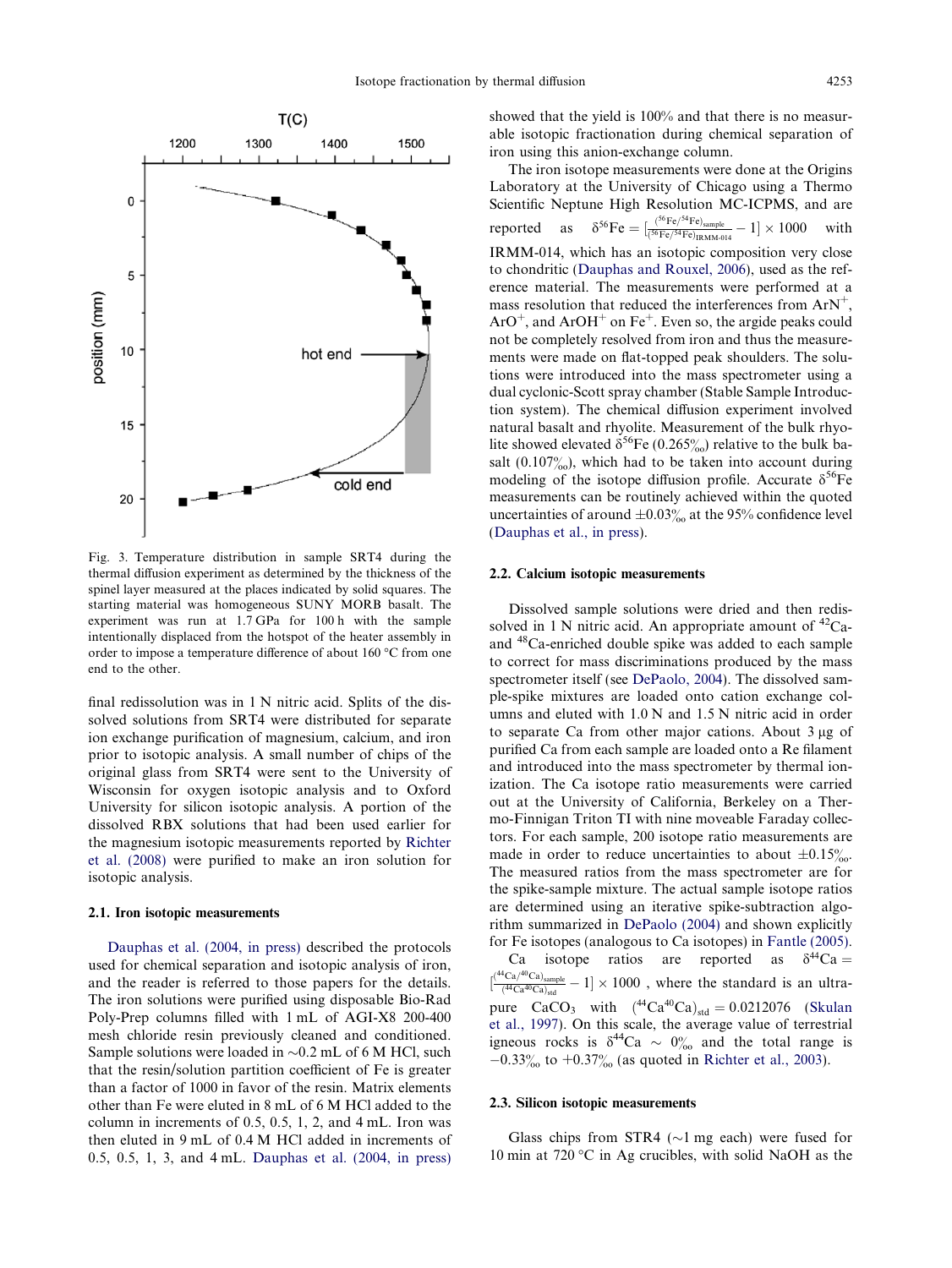<span id="page-4-0"></span>flux medium. Fusion cakes were subsequently dissolved in 20 ml deionized water (MilliQ-element, MilliPore) and finally transferred into  $1\%$  HNO<sub>3</sub> solutions. The silicate cationic matrix and the flux matrix were removed by cation exchange chromatography on Bio-Rad columns packed with 1.9 ml of AG 50 W-X12 (200–400 mesh) cation exchange resin. A detailed description of the entire procedure is given in [Georg et al. \(2006\).](#page-13-0) The one difference from the published procedures is that all samples were acidified with HNO3, instead of HCl. All Si isotope standards, NBS-28, IRMM-018, Diatomite, and BigBatch were prepared in a similar manner to ensure acid matrix match between sample and standard solutions. In addition to these standards, three independent batches of the USGS rock standard BHVO-1 were prepared, to ensure the absence of matrix effects for basaltic rock matrices.

The isotopic composition was analysed using a NuPlasma HR high-resolution multiple collector inductively coupled plasma mass-spectrometer (HR-MC-ICP-MS) at the Department of Earth Sciences in Oxford. The instrumental mass bias was corrected by a standard-sample bracketing protocol. Samples were taken up via a self-aspirating 6 mm concentric micro-flow PFA nebuliser with typical uptake rates around 80  $\mu$ l min<sup>-1</sup> and aspirated into a DSN-100 (Nu Instruments) desolvation device. The dry sample aerosol is introduced into the plasma using a semidemountable torch equipped with a sapphire injector (Elemental Scientific Inc.). Each sample was analysed at least 11 times where each analysis represents one sample run and two bracketed standard runs. The silicon isotope data are reported as deviations of  $\frac{30}{5}$ i/28Si from the international standard NBS-28 in the standard notation  $\delta^{30}{\rm Si}=[\frac{{}^{(30}{\rm Si}/^{28}{\rm Si})_{\rm sample}}{{}^{(30}{\rm Si}/^{28}{\rm Si})_{\rm NBS28}}-1]\times 1000.$ 

### 2.4. Oxygen isotopic measurements

Oxygen isotope ratios of 0.5–2 mg pieces of glass were analyzed at the University of Wisconsin–Madison by laser fluorination. Oxygen was liberated by reaction with  $Brf<sub>5</sub>$ , reacted with hot graphite, and converted into  $CO<sub>2</sub>$ , following the procedures described by [Valley et al. \(1995\)](#page-13-0). Values of  $\delta^{18}$ O were determined in a Finnigan MAT 251 massspectrometer. A total of 11 aliquots of UWG-2 garnet standard were analyzed before and after the samples with a precision of  $\pm 0.09\%_{00}$  (1 sd). The raw value for UWG-2 differed by  $0.27\%$  from the accepted value of 5.80% on the Vienna Standard Mean Ocean Water (VSMOW) scale, and analyzes of samples have been corrected, as described in [Valley et al. \(1995\).](#page-13-0) All results are reported in the standard notation  $\delta^{18}O = \left[\frac{(^{18}O/^{16}O)_{\text{sample}}}{(^{18}O/^{16}O)_{\text{VSMOW}}} - 1\right] \times 1000.$ 

## 3. ISOTOPE FRACTIONATION BY THERMAL DIFFUSION

Fig. 4 shows the measured mole fractions of the major oxide components in the basalt sample SRT4 that was run in a piston cylinder for 100 h at a pressure of 1.7 GPa and temperature ranging from  $1360$  to  $1520$  °C. The temperature gradient and associated density differences are in the direction of stabilizing the molten sample against convective overturning. The oxide concentrations measured as a function of position in the sample are plotted as a function of temperature using the temperature distribution shown in [Fig. 3](#page-3-0). The chemical gradients that developed in response to the difference in temperature along the long axis of the sample are typical of thermal fractionations in silicate liquids (see, for example, [Lesher and Walker, 1986](#page-13-0))



Fig. 4. Concentration of the major oxides measured along the long axis of sample SRT4 plotted as mole fractions versus temperature using the temperature distribution shown in Fig. 3. Note that for silica the values are  $1/3$  the mole fraction of  $SiO_2$ . The data gap at temperatures around 1460  $\degree$ C is due to part of the sample being lost due to plucking during polishing.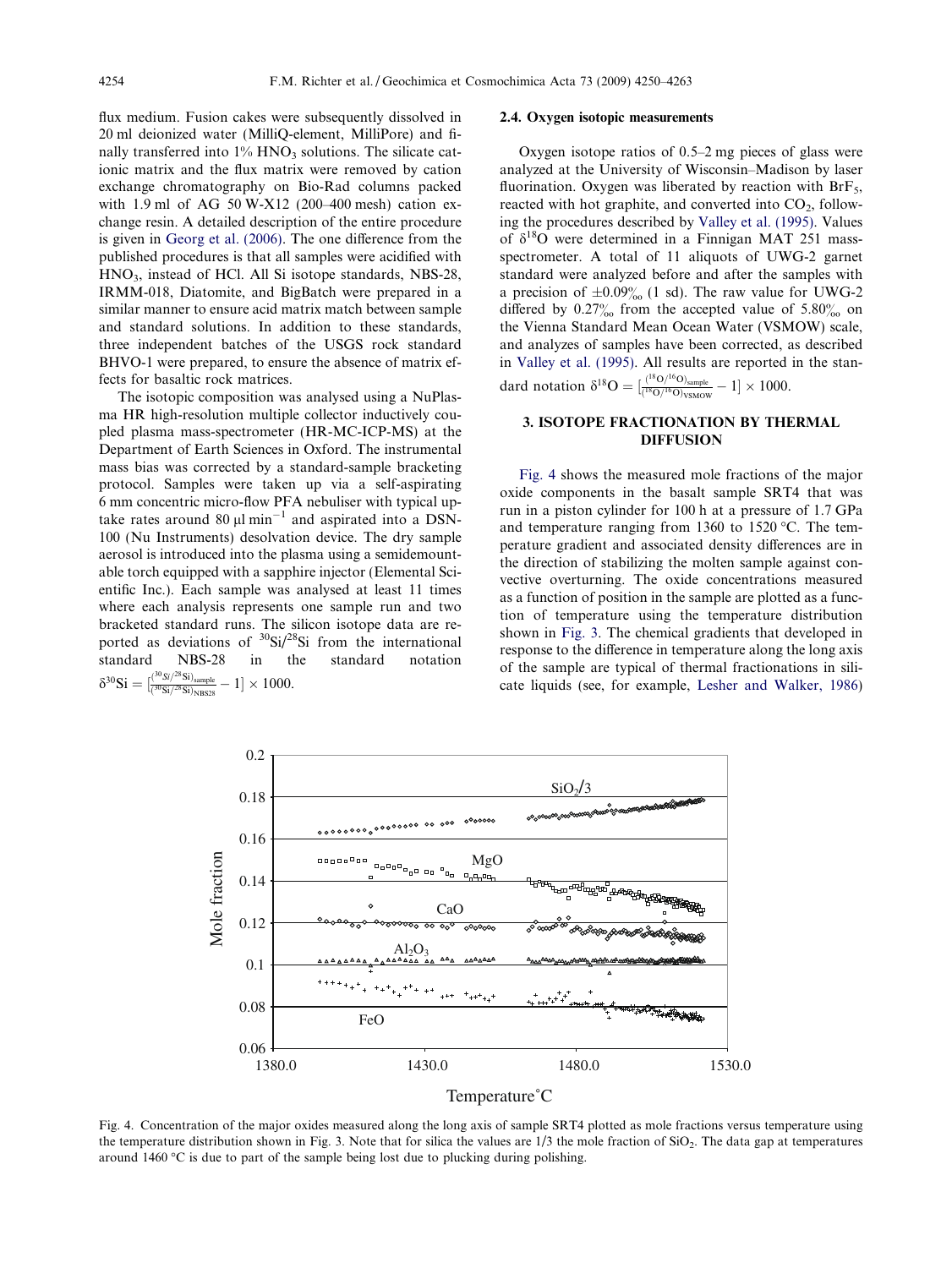<span id="page-5-0"></span>with the MgO, CaO, FeO components increasing towards the cold end,  $SiO<sub>2</sub>$  enriched at the hot end, and much smaller change in the  $Al_2O_3$  component.

The main focus of the work reported here was to document the isotopic fractionations of the major elements of basalt that arise as a result of a temperature difference maintained across molten basalt. [Richter et al. \(2008\)](#page-13-0) have already shown that a temperature change of about  $100 °C$ produced a remarkably large fractionation of  $^{26}Mg/^{24}Mg$ of more than  $8\%$  with the heavier isotope being enriched at the cold end of the sample. We are now able to show that similar isotopic fractionations occur for calcium, iron, silicon and oxygen. Fig. 5 shows the isotopic composition of calcium and iron as a function of temperature along the axis of sample SRT4 together with the earlier result [\(Rich](#page-13-0)[ter et al., 2008\)](#page-13-0) for the thermal fractionation of magnesium isotopes.

The calcium and iron isotopes were measured on splits of the same dissolved sample solutions as used for the magnesium isotope measurements, which allows for a direct comparison of the thermal fractionations of these three isotopic systems. Fig. 6 is a plot of the calcium and iron isotopic fractionations versus that of magnesium. The fact that the calcium and iron fractionations are, within the stated errors, linearly correlated with that of magnesium is good evidence of the consistency of our isotopic measurements and that the reported uncertainties are realistic.

[Fig. 7](#page-6-0) is the equivalent of Fig. 5 but for the fractionation of oxygen and silicon isotopes as a function of temperature. Note that the increments on the vertical scale of [Fig. 7](#page-6-0) are half those used in Fig. 5. We cannot make the equivalent of Fig. 6 for oxygen and silicon isotopes versus magnesium isotopes because they were not measured on the same pieces of glass from SRT4. The overall conclusion is that the isotopic fractionations of the major elements of basalt by ther-



Fig. 5. Isotopic fractionation of 26Mg/24Mg (circles), 44Ca/40Ca (squares), and  $56Fe/54Fe$  (diamonds) versus the average temperature of  $500 \mu m$  slabs cut perpendicular to the long axis of sample SRT4. With two exceptions, the  $2\sigma$  error bars of the isotopic data are smaller than the symbols used to display the data. The curves through the data are third order polynomial fits that have no theoretical basis and are included simply to guide the eye. The fractionations are reported in delta notation  $\delta^i X =$  $1000\left(\frac{f(X,Y)}{(f(X)/X)_{\text{SUNY MORB}}}-1\right)$  relative to the isotopic composition of the starting SUNY MORB basalt.



Fig. 6. Same isotopic data as in Fig. 5 but now displayed as the iron and calcium isotopic fractionations versus those of magnesium from the same dissolved samples from SRT4. The lines are least squares linear fits to the data points that are shown with  $2\sigma$  error bars.

mal gradients (except for aluminum) are highly correlated but with a range of sensitivities to temperature. A good measure of this sensitivity to temperature is given by a parameter  $\Omega$ , which we define as the fractionation in per mil per 100 °C per atomic mass unit difference between the isotopes. [Table 1](#page-1-0) lists the values of  $\Omega$  for magnesium, calcium, iron, silicon, and oxygen that have been measured in molten SUNY MORB basalt. The thermal fractionation parameter for oxygen isotopes reported here is similar to that one derives from the thermal fractionation of oxygen in molten silicate systems reported by [Kyser et al. \(1998\)](#page-13-0).

Model calculations were used to determine the mass dependence of the parameters governing the elemental and isotopic fractionation associated with temperature differences in molten basalt. The calculations are based on a one-dimensional conservation equation

$$
\frac{\partial \rho_i}{\partial t} = -\frac{\partial J_i}{\partial z} \tag{1}
$$

where  $\rho_i$  is the molar density of element or isotope i (mol/ cm<sup>3</sup>) and  $J_i$  is the flux (mol/cm<sup>2</sup>/s). A pseudo-binary form suggested by [Tyrell \(1961\)](#page-13-0) was used for the flux (see also [deGroot and Mazur, 1984](#page-13-0), CH. XI §7)

$$
J_i = -D_i \rho \left( \frac{\partial w_i}{\partial z} + \sigma_i w_i w_j \frac{\partial T}{\partial z} \right)
$$
 (2)

where  $D_i$  is an effective binary diffusion coefficient of component *i* in the mixture *j*,  $\rho$  is the molar density of the mixture,  $w_i$  and  $w_j$  are the mole fractions of i and j, and  $\sigma_i$  is the Soret coefficient. An alternative way of specifying the flux that makes clearer the separate role of chemical diffusion (as determined by  $D_i$  and concentration gradients) and thermal diffusion is to define a thermal diffusion coefficient  $D_T^i \equiv D_i \sigma_i$  such that

$$
J_i = -\rho \left( D_i \frac{\partial w_i}{\partial z} + D_T^i w_i (1 - w_i) \frac{\partial T}{\partial z} \right)
$$
 (3)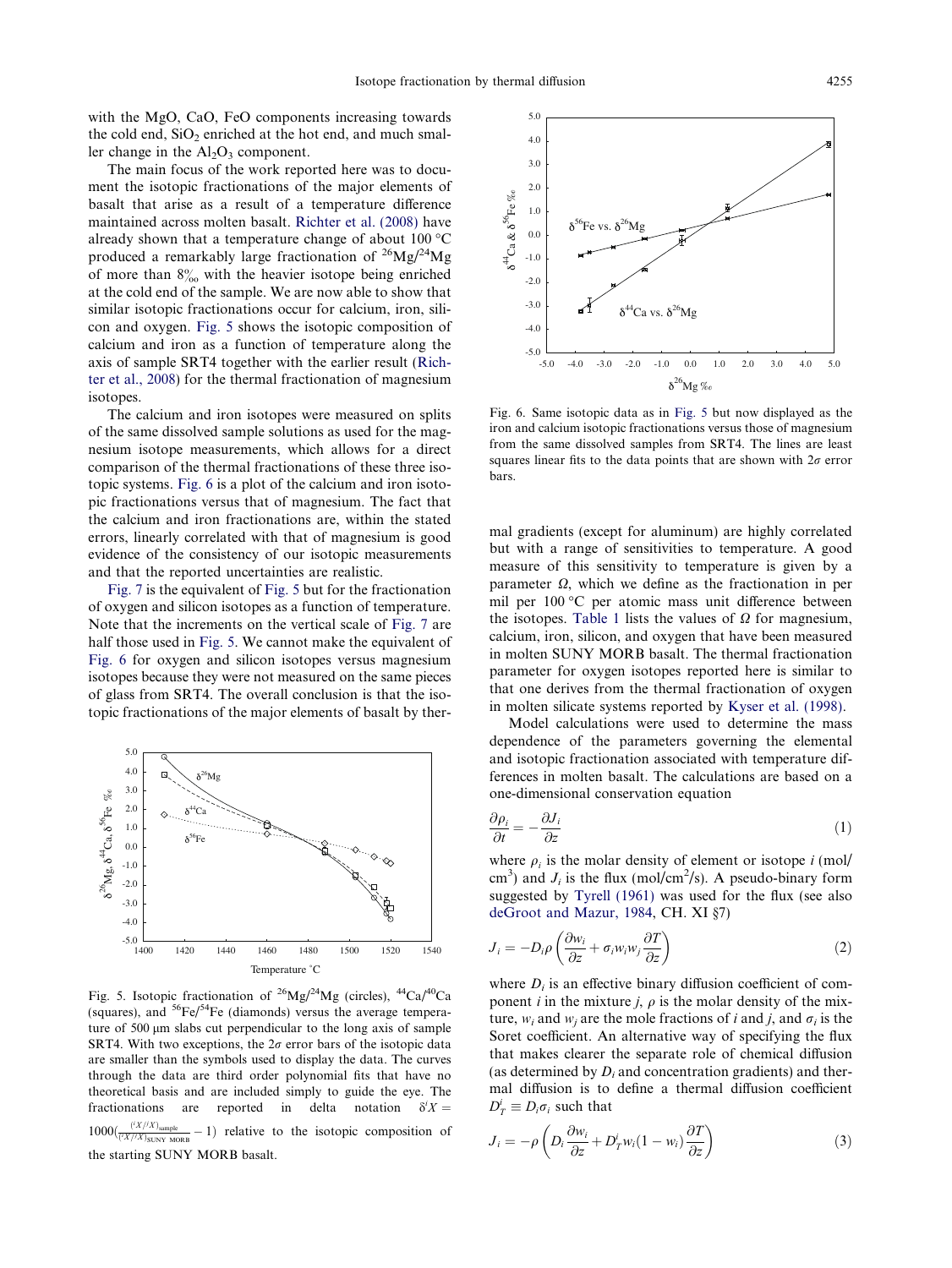<span id="page-6-0"></span>

Fig. 7. Same as Fig. 5 but now showing the fractionation of  $^{18}O/^{16}O$  (squares) and  $^{30}Si/^{28}Si$  (circles) as a function of temperature. The lines are second order polynomial fits to the data points plotted with  $2\sigma$  error bars. The polynomial fits have no theoretical basis and are used simply to guide the eye.

When Eq. [\(3\)](#page-5-0) is used to model the oxide profiles of sample SRT4, and especially RBX, one has to take into account that the effective binary diffusion coefficients depend on the silica content of the melt. For this a parameterization of the form  $D_{i(SiO_2)} = D_{i,o}e^{-\alpha(F_{SiO_2} - 0.5)}$  is used where  $F_{SiO_2}$  is the mole fraction of  $SiO<sub>2</sub>$  and  $\alpha$  is a parameter to be adjusted by fitting the diffusion profiles. Eqs.  $(1)$  and  $(3)$  together with this formulation for the effective binary diffusion coefficients result in a conservation equation of the form

$$
\frac{\partial w_i}{\partial t} = \frac{\partial}{\partial z} \left[ D_{i(SiO_2)} \frac{\partial w_i}{\partial z} + D_T^i w_i (1 - w_e) \frac{\partial T}{\partial z} \right]
$$
(4)

The quantity  $w_e$  in the last term in brackets is the total mass fraction of the oxide with isotopes represented by  $i$ . This use of  $w_e$  insures that when Eq. (4) is summed over all the isotopes of an element (i.e.,  $w_e = \sum w_i$ ) it becomes the conservation equation for the total element. In writing Eq. (4) we have made the simplification that the total molar density  $\rho$ is sufficiently uniform that its derivatives can be neglected compared to the derivatives of the mole fractions and of the temperature. This simplification is justified in that changes in the total molar density due to composition differences are small because the effect of increasing (decreasing)  $SiO<sub>2</sub>$  content is for the most part balanced by decreases (increases) in the amount of the other major oxides. The ratio of changes in the total molar volume to that of temperature will be of the order of the thermal expansion coefficient, which is a very small quantity compared to unity. When Eq. (4) is used to model isotope fractionations one has to allow for the possibility that both the chemical and thermal diffusion coefficients are mass dependent, which we parameterized as  $D_i/D_j = (m_j/m_i)^{\beta}$  and  $D_T^i/D_T^j = (m_i/m_j)^{\beta_T}$  where  $m_i$  and  $m_j$  are the atomic mass of isotopes  $i$  and  $j$ . Note that in contrast to the mass dependence of the chemical diffusion coefficients, for positive  $\beta_T$ the thermal diffusion coefficient will be larger for the heavier isotope.

[Richter et al. \(2008\)](#page-13-0) showed that the quantity  $\beta + \beta_T$  can be determined directly from the steady state change in the

isotopic composition between the hot and cold ends of a thermal diffusion couple (see Eq. (15) in [Richter et al.,](#page-13-0) [2008\)](#page-13-0). In the present study we numerically integrated Eq. (4) to steady state with independently measured values for  $\beta$  and various choices of  $\sigma$  and  $\beta_T$  until a satisfactory fit to the data from SRT4 was achieved. We did this to validate the numerical calculations in the steady state limit and thereby give some basis for confidence in our use, below, of the numerical calculations for transient situations. The results also validate the claim that sample SRT4 had reached a steady state.



Fig. 8. Model calculations of the thermal effect on the concentration and isotopic composition of iron in molten basalt are compared to data from sample STR4. The model was run for a sufficient length of time for the result to be effectively at steady state. (a) Circles show the measured mole fraction of iron as a function of temperature (same data as in [Fig. 4](#page-4-0)). The solid line shows the result of a model calculation with the same bulk iron concentration as SRT4, a linear temperature gradient, and  $\sigma_{\text{Fe}} =$  $D_T^{\text{Fe}}/D_{\text{FeO}} = 0.0018$ . A dashed line with the same slope as the calculated values has been drawn through the data to show that the calculation reproduces the change in moles of iron versus temperature. (b) Same as (a) but for iron isotope fractionation (same data as in [Fig. 5\)](#page-5-0).  $\beta = 0.03$  and  $\beta_T = 0.40$  were used to fit the isotopic fractionation of iron. The offset between the solid and dashed lines is due to the calculation assuming a uniform temperature gradient while the temperature gradient in SRT4 is steeper at the cold end of the diffusion couple (see text for a discussion of the offset).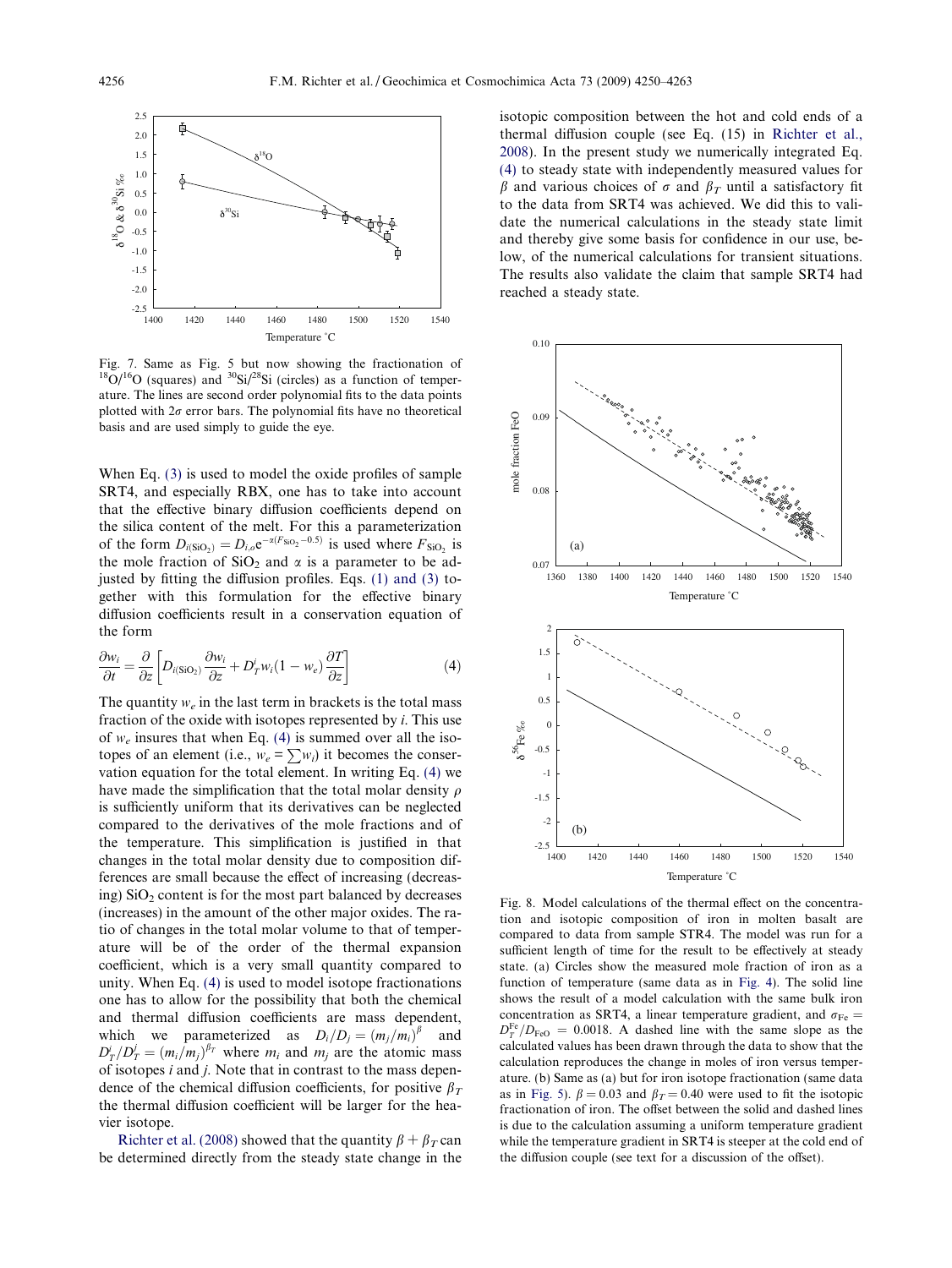<span id="page-7-0"></span>[Fig. 8](#page-6-0) compares a model calculation using Eq. [\(4\)](#page-6-0) for the changes in the concentration and isotopic fractionation of iron as a function of temperature to the measured data from SRT4. A linear temperature profile was assumed in the calculation. The initial condition was uniform in both concentration and isotopic composition, and a no-flux boundary condition was imposed at each end. Assuming a uniform temperature gradient in the calculation is useful for showing conservation of species in that the midpoint of the concentration and isotopic fractionation profiles should remain at their initial values. For any other temperature profile the steady state concentration and isotopic gradient will be the same as for a linear temperature gradient but displaced by an amount related to the difference between the total temperature change  $\Delta T$  across the diffusion couple for the integral  $\int_{x=0}^{x=L} (dT/dx) dx$ . This effect of a nonuniform temperature gradient explains why the measured concentration and isotopic data plotted as a function of temperature appear displaced to positive values relative to the initial composition of the basalt.

Similar calculations to those shown in [Fig. 8](#page-6-0) were used to match the concentration and isotopic fractionation of magnesium, calcium, and silicon as a function of temperature in sample SRT4. Fitting the gradient of concentration versus temperature provides the estimate of the Soret coefficient,  $\sigma_i$ , for each element. Matching the gradient of isotopic fractionation versus temperature gives an estimate of  $\beta + \beta_T$ . The values of  $\sigma_i$  and  $\beta_T$  that yield the best least squares linear fit to the concentration and isotopic fractionation data from sample SRT4 are given in [Table 1](#page-1-0). The val-ues listed in [Table 1](#page-1-0) for the exponent  $\beta$  that parameterizes the mass dependence of the chemical diffusion coefficients was determined by separate experiments involving chemical diffusion between basalt and rhyolite.

# 4. IRON ISOTOPE FRACTIONATION BY CHEMICAL DIFFUSION

Iron isotopic measurements of six  $500 \mu m$  thick slabs from Sample RBX were used to determine the mass dependence of the chemical diffusion coefficient of the iron isotopes in much the same way was done earlier ([Richter](#page-13-0) [et al., 2003, 2008\)](#page-13-0) for calcium, lithium, and magnesium. Model calculations were used to determine the small differences in the diffusion coefficients of the isotopes of a given element. To do this one has to first model the evolution of the parent element. Fig. 9 shows measured mole fractions of FeO and  $SiO<sub>2</sub>$  as a function of distance along the long axis of the rhyolite-basalt diffusion couple RBX. The asymmetry of the concentration profiles reflect the fact that the diffusivities of FeO and  $SiO<sub>2</sub>$  depend on  $SiO<sub>2</sub>$  content of the melt, being significantly larger in the basalt than in the rhyolite. The results of model calculations using Eq. [\(4\)](#page-6-0) with initial conditions reflecting the mole fractions of FeO and  $SiO<sub>2</sub>$  in the basalt and in the rhyolite, and no-flux boundary conditions at each end of the diffusion couple are shown by the solid curves in Fig. 9.

Our main interest in reanalyzing the RBX diffusion couple was to use the measured iron isotopic fractionations to determine the relative mobility of the iron isotopes as they



Fig. 9. Mole fractions of  $SiO<sub>2</sub>/4$  and FeO measured along the centerline of sample RBX are shown as small open circles. The solid curves were calculated using Eq. [\(4\)](#page-6-0) with  $D_{\text{FeO}} = 1.4D_{\text{SiO}}$  for time equal to 0.07 in units of  $L^2/4D_{\text{SiO}_2}$  where L is the length of the diffusion couple in centimeters. The variation of the diffusion coefficients  $D_{\text{FeO}}$  and  $D_{\text{SiO}_2}$  with the silica content of the melt is parameterized as  $e^{-\alpha(F_{\text{SiO}_2}-0.5)}$  where  $F_{\text{SiO}_2}$  is the mole fraction of  $SiO<sub>2</sub>$  and  $\alpha = 8.0$  for  $SiO<sub>2</sub>$  and 8.5 for FeO.



Fig. 10. The open circles show the iron isotopic fractionation relative to the IRMM-014 standard of six 500 µm slabs from RBX plotted at the distance of their center from the basalt end of the diffusion couple. Relative to this standard the isotopic composition of the basalt corresponds to  $\delta^{56}Fe = 0.107 \pm 0.014$  and for the rhyolite,  $\delta^{56}$ Fe = 0.265 ± 0.014. The curves are model results for the average isotopic composition of 500 µm thick slabs calculated using Eq. [\(4\)](#page-6-0) for  ${}^{56}FeO$  and  ${}^{54}FeO$  in the same way as was done for the mole fraction of total FeO shown in Fig. 9. The slightly different isotopic composition of the basalt and the rhyolite used to make the diffusion couple was taken into account in the calculations by the initial conditions. Three choices of  $\beta$  in  $D_{\text{56FeO}}/D_{\text{54FeO}} = (54/56)^{\beta}$  were used to illustrate the sensitivity of the chemical isotope fractionations to this parameter. The temperature was assumed to be uniform in this calculation and thus no thermal isotope fractionation is involved.

diffused from the basalt to the rhyolite. Fig. 10 shows the iron isotopic composition of six  $500 \mu m$  slabs from RBX plotted at a distance corresponding to their center. The negative  $\delta^{56}$ Fe values in the portion of the sample where iron has diffused from the basalt into the rhyolite is clear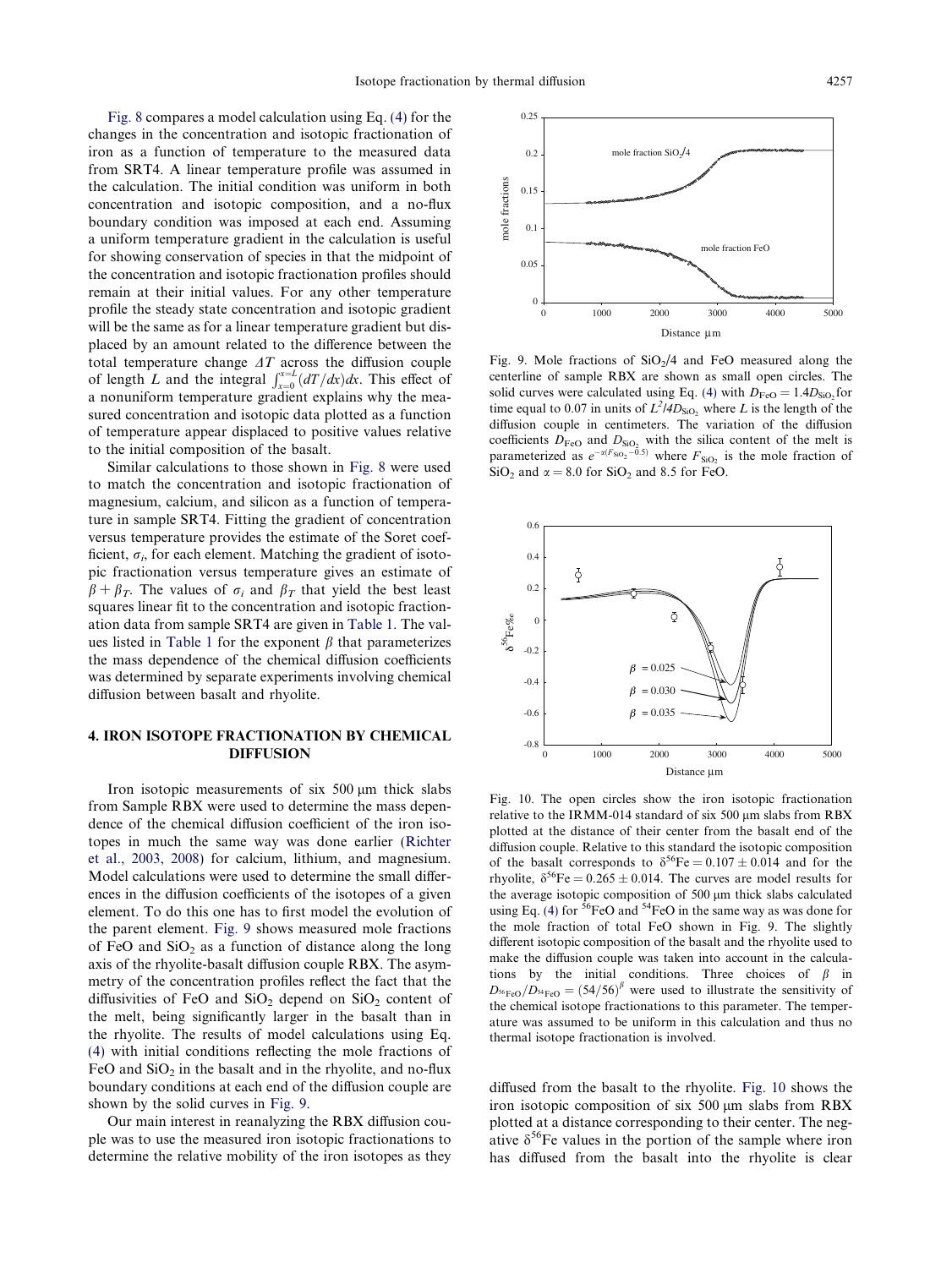evidence that the chemical diffusion of <sup>54</sup>Fe is somewhat faster than that of  ${}^{56}Fe$ . [Fig. 10](#page-7-0) shows the iron isotopic data along with three curves calculated using  $\beta = 0.025, 0.030$ , and 0.035 where  $\beta$  is the exponent in  $D_{{}^{56}FeO}/D_{{}^{54}FeO}$  =  $(54/56)^{\beta}$ . These calculations assumed that the temperature was uniform (i.e., no thermal isotope fractionation) and serve to show that the data in the rhyolite half of the couple are reasonably fit by  $\beta = 0.030 \pm 0.005$ . There is, however, an obvious misfit to the isotopic data in the basalt. The more or less linear decline of the  ${}^{56}Fe/{}^{54}Fe$  data points in the basalt side of the diffusion couple suggest that thermal isotope fractionation was not negligible.

The model calculations shown in [Fig. 10](#page-7-0) show small gradients in the basalt that are opposite the much larger gradient defined by the data points. The likely cause of this misfit is isotopic fractionations due to the small temperature change shown in [Fig. 1.](#page-2-0) Fig. 11 shows the same calculation as the  $\beta = 0.030$  case in [Fig. 10](#page-7-0) but now for the three choices of the temperature distribution shown in Fig. 12, and with  $\sigma_{\text{Fe}} = 0.018$  and  $\beta_T = 0.4$ . These values of  $\sigma_{\text{Fe}}$ and  $\beta_T$  are those that were determined from the analyses of thermal diffusion sample SRT4.

The temperature distribution that results in calculated isotopic fractionations closest to the actual data is case 3 with a total temperature change of  $30^{\circ}$ C, which is somewhat larger than was measured by the spinel thermometry (i.e.,  $\Delta T \sim 20 \degree C$ ). For calculations with temperatures corresponding to curves 1 and 2, part of the reason for the misfit is that the fractionations due the temperature changes propagate in from the boundaries and the duration of the high temperature event is sufficiently short that the calculated effect is noticeably greatest near the left hand side boundary. The discontinuity in the temperature gradient in case 3 results in the thermal fractionations propagating from both ends of the gradient region with the result that the entire basalt side of the couple is affected. The difference between the calculated curves and the last data point on the right cannot be reconciled by imposing any reasonable temperature gradient in the rhyolite portion of the couple be-



Fig. 11. Model calculations for the combined thermal and chemical isotopic fractionation of iron for the three temperature distributions shown in Fig. 12 and  $\beta = 0.030$ ,  $\sigma_{\text{Fe}} = 0.018$ , and  $\beta_T = 0.40$ . The heavier line shows the result when our best estimate of the temperature distribution (as shown in [Fig. 1\)](#page-2-0) is used in the calculation.



Fig. 12. Three temperature distributions used for calculating the thermal isotopic fractionations of iron shown in Fig. 11. The heavier curve labeled 1 corresponds to the temperature distribution shown in [Fig. 1](#page-2-0) based on the spinel thickness thermometry.

cause the diffusion of iron in the rhyolite is sufficiently slow that given the duration of the experiment the region affected is not much greater than  $100 \mu m$  from the boundary. Note that the three choices for the temperature distribution do not significantly affect the calculated curves in the rhyolite side of the diffusion couple, which implies that the earlier estimate of  $\beta = 0.030 \pm 0.005$  remains valid.

## 5. SUMMARY AND DISCUSSION

[Table 1](#page-1-0) lists the parameters that characterize experimentally measured kinetic isotope fractionations by chemical diffusion between molten basalt and rhyolite and by thermal diffusion in molten basalt. The fractionation of isotopes of a given element by chemical diffusion is parameterized in terms of the mass dependence of the diffusion coefficients by  $D_i/D_j = (m_j/m_i)^{\beta}$ . The value of the exponent  $\beta$  varies from 0.215 for Li  $(D_{\text{Li}^6}$  is about 3.3% greater than  $D_{\text{Li}^7}$  to 0.03 for Fe (such that  $D_{Fe^{54}}$  is only 0.1% larger than  $D_{Fe^{56}}$ ). A striking feature of our new results is that the isotopes of all the major elements of basalt can be very significantly fractionated by thermal diffusion as indicated by  $\beta_T$  being about an order of magnitude larger than the  $\beta$  for chemical diffusion. A further distinction between thermal and chemical isotope fractionations is that in the case of thermal diffusion the heavy isotopes of a given element have the larger thermal diffusion coefficients, which is opposite the mass dependence of the chemical diffusion coefficients. It is also worth noting that, at least for molten basalt, thermal diffusion always results in the heavy isotopes being enriched at the cold end regardless of whether the concentration of the parent element increases (i.e., Ca, Mg, Fe) or decreases (i.e., Si) towards the cold end.

Thermal isotope fractionations in silicate liquids have a variety of potentially important technological applications. The fact that we have shown that temperature differences of only 100  $\degree$ C can produce nearly 1% fractionation of the entire inventory of  $26Mg$  and  $24Mg$  suggests that this approach could lead to effective methods for isotope separation, especially considering that much larger temperature differences could be used and that basalt is unlikely to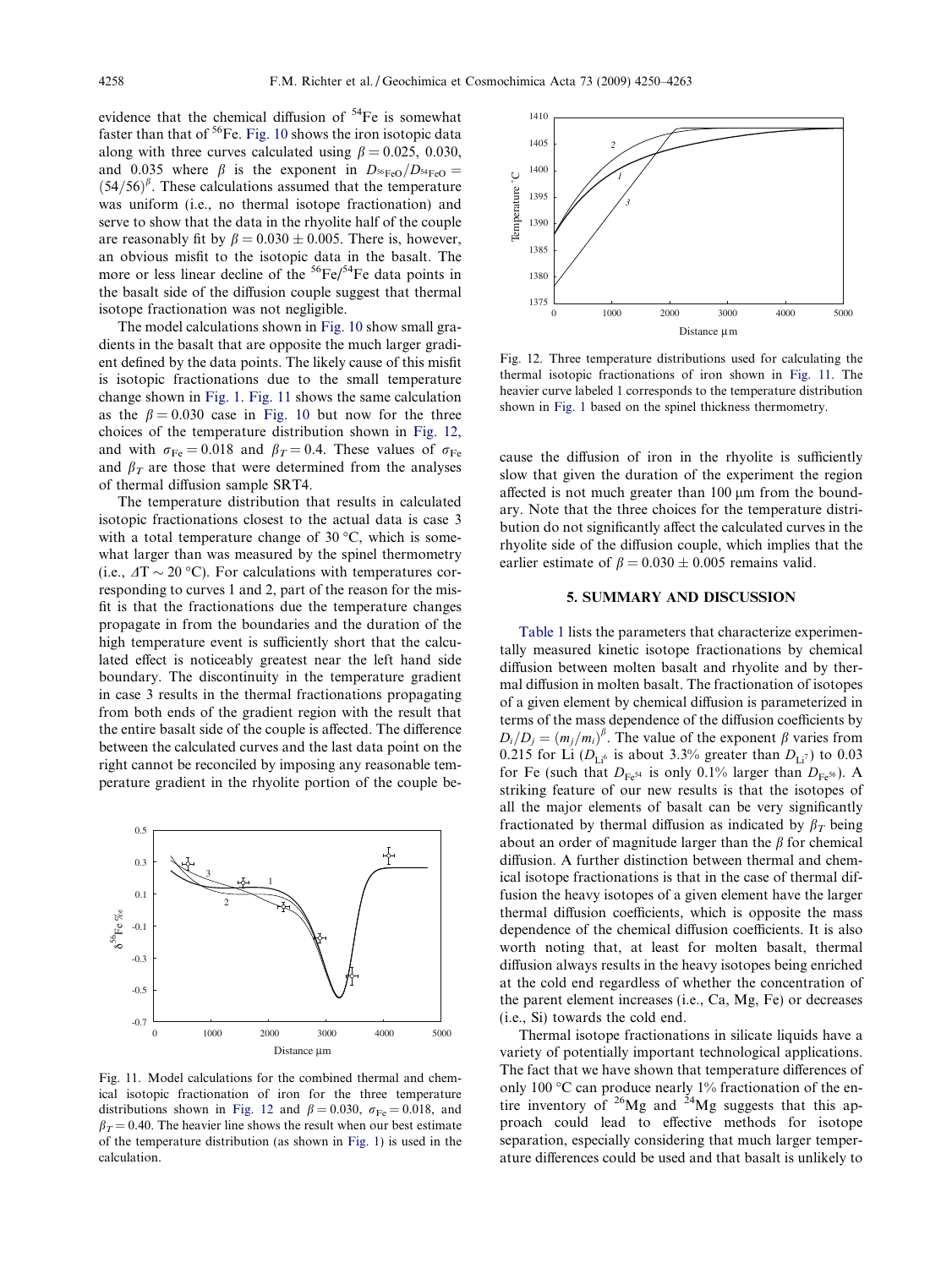<span id="page-9-0"></span>be the optimum liquid for such separations. [Richter et al.](#page-13-0) [\(2008\)](#page-13-0) pointed out that the thermal fractionation of magnesium isotopes provides a way of mapping the temperature distribution in a silicate melt that was held at high temperature in an experimental apparatus (i.e., a piston cylinder or multi-anvil press) for a sufficiently long time for the system to have reached a steady state and then rapidly quenched. The spatial distribution of the magnesium isotopes provides an excellent relative thermometer.  $^{26}Mg^{24}Mg$  can now be measured with a precision of about  $\pm 0.1\%$  on 10–20 µm spots with a modern multi-collector ion microprobe [\(Kita](#page-13-0) [et al., 2008](#page-13-0)), which when combined with the temperature sensitivity of the magnesium isotopes of about  $4\%$  per  $100 \, \textdegree$ C per amu, indicates that temperature differences can be determined to about  $\pm 2$  °C. The fact that more than one isotopic system can now be used for such temperature mapping provides a way of validating the underlying assumption that the observed isotopic fractionations are a reliable proxy for temperature differences.

[Richter et al. \(2009\)](#page-13-0) discussed a number of natural settings where kinetic isotopic fractionations by chemical diffusion appear to have played an important role. For example, the lithium diffused from a pegmatite into a surrounding amphibolite was shown by [Teng et al. \(2006\)](#page-13-0) to be isotopically light by about  $30\%$  in a manner that is almost certainly due to <sup>6</sup>Li having diffused faster than <sup>7</sup>Li. Another example is the case of a silicate liquid evaporating into a low-pressure surrounding gas. Calcium–aluminumrich inclusions (CAIs) in primitive meteorites are often enriched in the heavy isotopes of silicon and magnesium, which is generally believed to be the result of kinetic isotope fractionations during evaporation while molten (see review by [Davis and Richter, 2007](#page-13-0)). The isotopic fractionation of evaporation residues has been documented by a variety of vacuum evaporation experiments (see for example [Davis](#page-13-0) [et al., 1990](#page-13-0) for molten forsterite experiments, [Richter](#page-13-0) [et al., 2007](#page-13-0) for molten CAI-like compositions). When applying the results of such experiments to material in the early protoplanetary disk that may have lost some fraction of the more volatile components by evaporation one has to allow for the possibility that evaporation might have been sufficiently fast that diffusion was not able to maintain an effectively homogeneous melt. The evaporation process would then be diffusion limited in that the surface concentration of the evaporating species would have to be replenished by diffusion from the interior. Our experiments show that this diffusion from the interior to the surface will also fractionate the isotopes, and this has to be taken into account when interpreting the isotopic composition of diffusion-limited evaporation residue. [Richter \(2004\)](#page-13-0) discussed isotopic fractionation under diffusion-limited conditions, but at the time did not have experimental data of the sort reported here to quantify his arguments. Chondrules are another type of common inclusion in some meteorites (i.e., in chondritic meteorites that owe their name to these inclusions) and in many cases there is good evidence that they were also once molten droplets surrounded by a low pressure gas. However, in contrast to the CAIs, they are not significantly enriched in the heavy isotopes of their most volatile elements magnesium, iron and potassium despite these elements being depleted to varying degrees relative to the more refractory elements. It has been suggested that the lack of isotopic fractionation of chondrules could be the result of extreme diffusion-limited evaporation ([Galy](#page-13-0) [et al., 2000; Young, 2000](#page-13-0)), but this would not explain the lack of isotopic fractionation because, as we have shown, the diffusive transport of magnesium and iron isotopes to the evaporating surface would still result in measurable isotopic fractionation of the residues. We expect the situation is similar for potassium, but do not yet have the relevant data regarding the isotopic fractionation of potassium by chemical diffusion in silicate melts.

[Richter et al. \(1999\)](#page-13-0) have already discussed the possibility that a layered magma chamber might measurably fractionate isotopes as chemical elements diffused across double-diffusive interfaces between layers of different composition. The full range of thermodynamic and fluid dynamic processes that control the evolution of magma chambers are very diverse and complex. Here we will focus on more limited questions related to the isotopic fractionations that result due to chemical and thermal contrasts across a double-diffusive interface of the sort one expects in a magma chamber that is replenished by the intrusion of a chemically denser melt [\(Huppert and Sparks, 1980](#page-13-0)) or when a basaltic magma intrudes and melts the continental crust ([Huppert and Sparks, 1988\)](#page-13-0).

The model problem used here to explore the relative role of chemical gradients and thermal gradients in transporting elements and isotopes across a double-diffusive interface involves a deep, convectively well mixed, hot ( $T = 1200 \degree C$ ) layer representing molten basalt under a layer of granitic melt initially at  $800 \degree C$ . We focus on magnesium, and use a simplified version of Eq. [\(4\)](#page-6-0) for the conservation equation for the mole fractions of  $^{24}MgO$ ,  $^{25}MgO$ ,  $^{26}MgO$ , and total MgO. The simplification is to ignore the dependence of the chemical diffusion coefficient on the silica content of the melt, thus

$$
\frac{\partial w_i}{\partial t} = D_i \frac{\partial}{\partial z} \left[ \frac{\partial w_i}{\partial z} + \sigma_i w_i (1 - w_e) \frac{\partial T}{\partial z} \right]
$$
(5)

where  $w_i$  can refer to the mole fraction <sup>24</sup>MgO, <sup>25</sup>MgO, <sup>26</sup>MgO, or the total MgO.  $w_e$  is the mole fraction of total MgO. The distance  $z$  is measured upwards (i.e., opposite the direction of gravity) from the interface. The mass dependence of the Soret coefficient  $\sigma_i = D_T^i/D_i$  is parameterized using  $\beta = 0.05$  and  $\beta_T = 0.65$  (see [Table 1](#page-1-0)). The energy equation written in terms of temperature is

$$
\frac{\partial T}{\partial t} = \kappa \frac{\partial^2 T}{\partial z^2} \tag{6}
$$

where  $\kappa$  is the thermal diffusivity. Eqs. (5) and (6) are used to model the transport of heat and chemical species into the granitic layer. The basalt layer is assumed to be sufficiently large and well-mixed by vigorous convection that it does not change significantly on the time scales considered and thus, to a first approximation, applies a constant temperature and composition boundary condition at the base of the granitic layer. The more complete problem would involve connecting the boundary layers in the basalt and granite by continuity of flux requirements, specifying the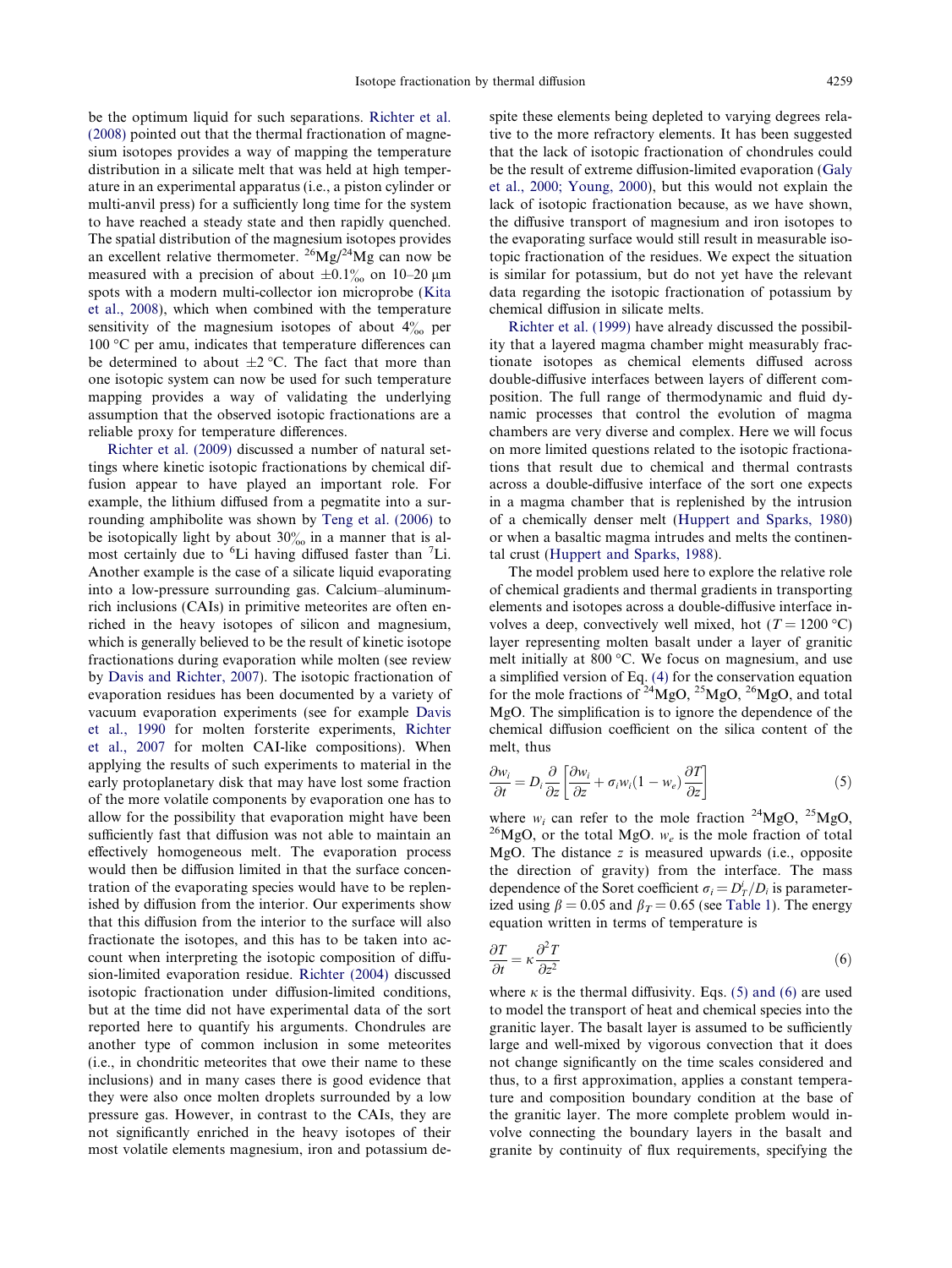<span id="page-10-0"></span>thickness of the layers, and allowing for the temporal evolution of the bulk properties of the layers including effects such as crystallization. We will not address this more complete problem for the evolution of a layered intrusion because for the moment we want to focus on understanding the relative importance of chemical and thermal gradients in determining the chemical and isotopic fluxes across a double diffusive boundary. A key issue is whether the flux into the granitic layer will be isotopically light due to chemical diffusion or isotopically heavy when the thermally driven flux dominates the relative transport of the isotopes. Eqs. [\(5\) and \(6\)](#page-9-0) are nondimensionalized to make more explicit the parameters that govern the double-diffusive fluxes and associated isotopic fractionations. We let  $w_i = w_{i,g} + \Delta w_i, w_i'$  where  $\Delta w_i = w_{i,b} - w_{i,g}$ , and  $w_{i,g}$  and  $w_{i,b}$ are the initial mole fractions of  $^{24}$ MgO,  $^{25}$ MgO,  $^{26}$ MgO, or total MgO in the granite and basalt respectively.  $w_i$  then is nondimensional going from one in the basalt to zero in the granite far from the interface. We let  $T = T_g + \Delta T T$ where,  $\Delta T = T_b - T_g$ , and  $T_g$  and  $T_b$  are the initial temperature of the granite and the basalt ( $0 \le T \le 1$ ). Distance is nondimensionalized by  $z = L z'$  where L is chosen to be large compared to temperature and chemical boundary layers that develop at the interface. For time we let  $t = (L^2/\kappa)t'$ . When these relationships between the dimensional and primed nondimensional variables are substituted into Eqs. [\(5\) and \(6\)](#page-9-0), they become after dropping primes,

$$
\frac{\partial w_i}{\partial t} = \frac{\partial}{\partial z} \left\{ (D_i/\kappa) \left[ \frac{\partial w_i}{\partial z} + \sigma_i \Delta T w_i \frac{\partial T}{\partial z} \right] \right\} \tag{7}
$$

and

$$
\frac{\partial T}{\partial t} = \frac{\partial^2 T}{\partial z^2} \tag{8}
$$

Eq. (7) includes a further simplification of replacing  $1 - w_e$ with 1, which reduces the number of unknowns and is justified in that this term always close to one in the granite while  $w_i$  and T vary between 0 and 1. The initial conditions in terms of the nondimensional variables in the granitic layer are  $w_i = 0$  and  $T = 0$  at  $t = 0$ . The boundary conditions for the granitic layer are  $w_i = 1$  and  $T = 1$  at  $z = 0$ and  $w_i = 0$  and  $T = 0$  at a sufficiently large value of z that changes would not be felt there. The nondimensional parameters that govern the initial diffusive evolution of the system are  $\sigma_i\Delta T$  and  $D_i/\kappa$ . Assuming a temperature of 1200 °C for the basalt and 800 °C for the granite,  $\Delta T =$ 400 °C and using  $\sigma_i = 0.0015$  for magnesium ([Table 1\)](#page-1-0),  $\sigma_i \Delta T \sim 0.6$ . A reasonable value for  $\kappa$  is  $10^{-2}$  cm<sup>2</sup>/s (see [Ta](#page-1-0)[ble 1](#page-1-0) in [Huppert and Sparks \(1988\)](#page-13-0) for a list of reasonable physical parameters for molten basalt and granite) and the chemical diffusion coefficient of magnesium in the granitic melt at the temperature of the interface will be in the range  $10^{-6}$ - $10^{-10}$  cm<sup>2</sup>/s depending mainly on the amount of water dissolved in the melt [\(Watson, 1981\).](#page-13-0) Thus  $D_{Mg}/\kappa$  will be a very small number in the range  $10^{-4}$ – $10^{-8}$ . The model problem outlined above can be used to compare isotopic fractionations due only to chemical diffusion across the interface (i.e., by setting  $\sigma_i\Delta T = 0$ ) with the results when thermal fractionations are allowed (i.e., when  $\sigma_i\Delta T = 0.6$ ).



Fig. 13. (a) Vertical structure of the nondimensional temperature and mole fraction magnesium diffused into the granitic layer overlying molten basalt in the limit  $\sigma_i\Delta T \rightarrow 0$ . The vertical scale increases as a function of time as  $t^{1/2}$ . For purposes of illustration, the chemical boundary layer thickness was made especially large by assuming  $D_{\text{Mg}}/\kappa = 10^{-4}$ , which is at the high end of the range of realistic values for  $D_{\text{Mg}}/\kappa$  in molten granite. (b) The density as a function of distance above the basalt–granite interface showing the opposed effects of temperature and composition. Immediately above the interface a gravitationally stable layer develops due to the strong effect of composition changes on the density. Further from the boundary a hot, eventually unstable, layer develops due to the density there being lower than that of the overlying granitic melt.

The solution of Eq. (8) is  $T = 1 - erf(z/\sqrt{4t})$ . Solutions of Eq. (7) for the magnesium mole fractions when  $\sigma_i\Delta T = 0$ and  $D_i/\kappa$  is independent of z is  $w_i = 1 - erf(z/\sqrt{4(D_i/\kappa)t})$ . In the limit  $\sigma_i\Delta T \rightarrow 0$  the temperature and concentration solutions are same except for the length scale, which for concentration is smaller by a factor of  $10^2 - 10^4$ . Fig. 13 shows the structure of the two solutions along with the associated density profile. The density profile is calculated from the dependence of the density on temperature and composition as given by  $\rho_{(T',w'_e)} = \rho_{\text{granite}}(1 - \alpha \Delta TT' + \gamma w'_e)$ with  $\rho_{\text{granite}} = 2.3 \text{ g/cm}^3$ . We assume  $\alpha = 5 \times 10^{-5}$  and  $\gamma = 0.2$ , which results in a reasonable density for the molten basalt of  $2.7$  g/cm<sup>3</sup>. In this formulation of the density the mole fraction of magnesium is used as a proxy for the bulk composition, which is justified in that all the major elements diffusing between basalt and rhyolite do so at very similar rate (see [Fig. 3](#page-3-0) in [Richter et al., 2003](#page-13-0)).

[Fig. 14](#page-11-0) shows the calculated isotopic fractionation of magnesium in the chemical boundary layer shown in Fig. 13a, when only chemical diffusive transport is taken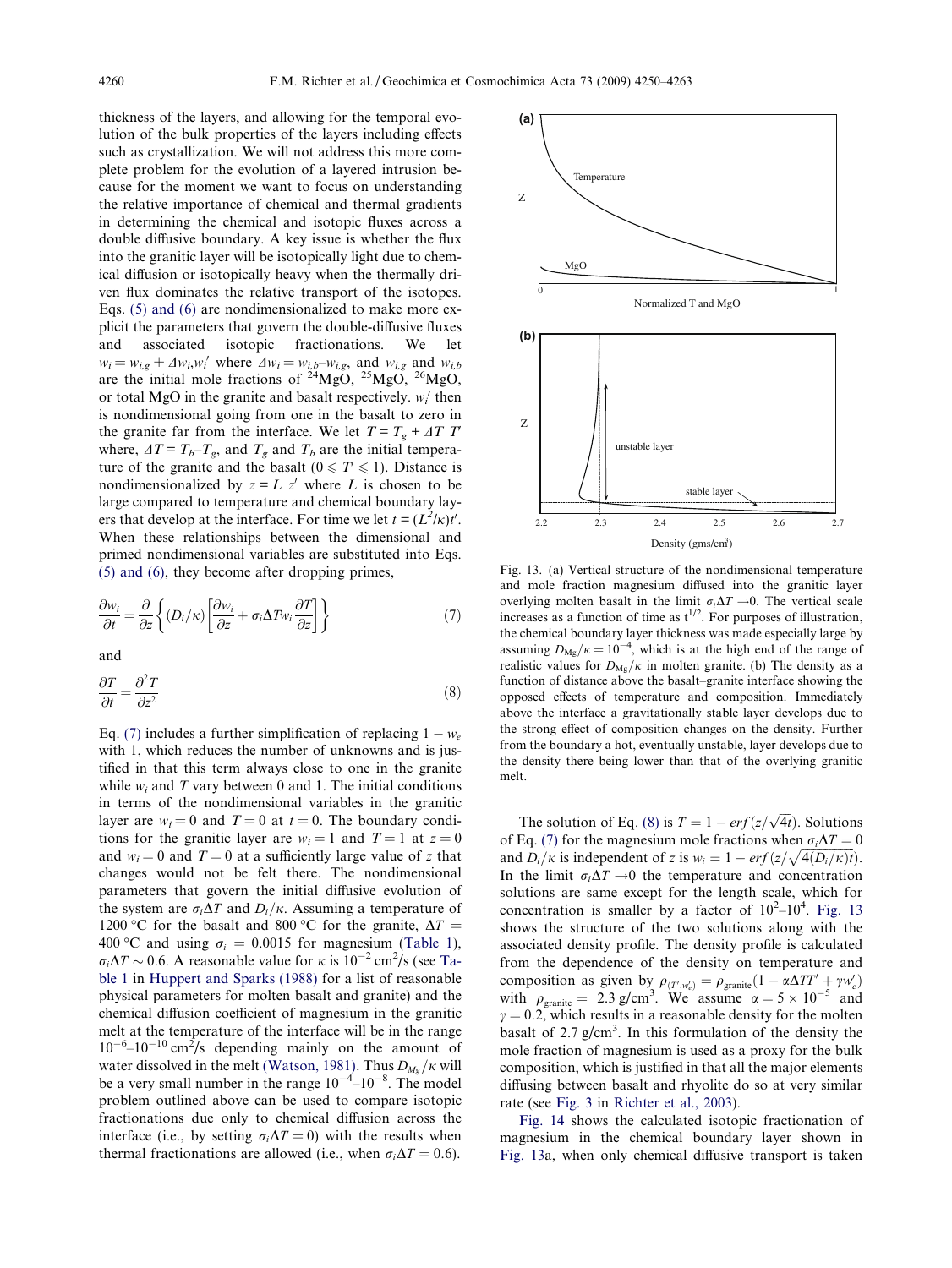<span id="page-11-0"></span>

Fig. 14. Calculated magnesium isotopic fractionation as a function of distance in the chemical boundary layer shown in [Fig. 13a](#page-10-0). The three curves correspond to different choices for the initial relative amounts of magnesium in the basalt and granite. The lower the initial amount of magnesium in the granite the greater the isotopic fractionation because of less dilution of the transported magnesium by the original magnesium content of the granite. The isotopic fraction calculated for  $MgO<sub>grant</sub>/MgO<sub>basalt</sub> = 0.01$  is very much like the observed isotopic fractionation of magnesium in sample SRT4 (see [Fig. 5](#page-5-0) in [Richter et al., 2008](#page-13-0)). The bulk isotopic fractionation of the boundary layer is  $-2.0\%_{00}$ ,  $-1.9\%_{00}$ , and  $-1.3\%$ for the ratio of the magnesium concentration in the granite relative to that in basalt of 0, 0.01, and 0.1.

into account. The magnitude of the fractionation depends on the original amount of magnesium in the granite because the magnesium in the boundary layer is a mixture of the unfractionated original magnesium and the fractionated transported magnesium. The effect of including thermal diffusion of magnesium (i.e., setting  $\sigma_i\Delta T = 0.6$  in Eq. [\(7\)\)](#page-10-0) on the concentration and isotopic fractionation in the boundary layer can be estimated by noting that in the limit  $D_{\text{Mg}}/\kappa \ll 1$ , the thermal gradient in the chemical boundary layer will be effectively  $dT/dz$  evaluated at  $z = 0$ . For tayer will be enectively at  $\int dz$  evaluated at  $z = 0$ . For  $T = 1 - erf(z/\sqrt{4t})$ ,  $dT/dz|_{z=0} = -1/\sqrt{\pi t}$  while for magne $d\theta = \frac{1}{2} \int \sqrt{\pi} \left( \frac{\partial u}{\partial x} \right) dx + \frac{1}{2} \left( \frac{u}{2} \right) \frac{du}{dx} + \frac{1}{2} \left( \frac{u}{2} \right) \frac{du}{dx} + \frac{1}{2} \left( \frac{u}{2} \right) \frac{du}{dx}$ . The ratio of the thermally driven flux of magnesium to that due to chemical diffusion is independent of time and given by

$$
\frac{J_{\rm Mg}^{\rm thermal}}{J_{\rm Mg}^{\rm chemical}} = \frac{\sigma_{\rm Mg} \Delta T w_{\rm Mg} (dt/dz)_{z=0}}{dw_{\rm Mg}/dz} \approx \sqrt{D_{\rm Mg}/\kappa} << 1
$$
 (9)

Thus, the thermally driven flux of magnesium will have negligible effect on the results shown in [Figs. 13 and 14,](#page-10-0) which we confirmed by how little the fractionations changed when the model was recalculated with  $\sigma_i\Delta T = 0.6$ .

[Richter et al. \(1999\)](#page-13-0) calculated the chemical and isotopic evolution of a two-layer system assuming that the diffusive boundary layers shown in [Figs. 13](#page-10-0) would, once sufficiently thick, become convectively unstable, detach, and then be replaced by fluid with the bulk composition of the overlying layer. The relevant stability parameter for the boundary layer is the Rayleigh number,  $Ra = \frac{g(\Delta\rho/\rho)d^3}{\kappa v}$  where g is the acceleration of gravity,  $\Delta \rho / \rho$  is the fractional change in density in the boundary layer of thickness  $d, \kappa$  is the thermal diffusivity and  $\nu$  is the kinematic viscosity. A boundary layer is expected to go unstable and detach once there is a sufficiently thick layer of low-density fluid such that the Rayleigh number based on this thickness exceeds a value

of about 2000. Heat transport calculated assuming the repeated breakdown of such an unstable boundary layer [\(Howard, 1964\)](#page-13-0) has become a commonly used representation of transport due to vigorous thermal convection and a modified version of this was used by [Linden and Shirtc](#page-13-0)[liffe \(1978\)](#page-13-0) to interpret the transport of heat and salt in double diffusion experiments. If, as was assumed by [Richter](#page-13-0) [et al. \(1999\),](#page-13-0) the entire boundary layer is repeatedly stripped off, mixed into the interior and reformed, then the net time averaged dimensional fluxes  $\bar{J}_i$  are given by  $\bar{J}_i = \frac{\rho \Delta w_i}{\tau} \int_0^\infty w_{i_{(z,\tau)}} dz$  where  $\tau$  is the recurrence time of stripping the boundary layer. The recurrence time can be estimated by the requirement that the boundary layer needs to have grown to the point where  $Ra \sim 2000$ . [Huppert](#page-13-0) [and Sparks \(1988\)](#page-13-0) estimated this time to be about 7 days for the detachment of the thermal boundary in a granitic melt (in their case for  $T = 850$  °C with 2% H<sub>2</sub>O) above  $1200$  °C basalt. At the time of detachment the thickness of the thermal boundary layer would be about 1 m. The chemical boundary layer would be thinner by an amount  $\sqrt{D_{\rm Mg}/\kappa}$ , which will be 10<sup>-2</sup> or less. For  $\sqrt{D_{\rm Mg}/\kappa} = 10^{-2}$ , the chemical boundary layer will be about 1 cm thick at the time of instability and thus the magnesium flux will be about 0.1 mol magnesium per year per  $\text{cm}^2$  and the isotopic composition of the transported magnesium will be light by about  $1\%$  per amu. The total amount and impact of this transported magnesium will depend on the initial temperature and magnesium concentration in the layers, the thickness of the layers and the duration of convection. Estimating these quantities in specific natural settings is beyond the scope of the present paper. The interested reader should refer to works by Huppert and Sparks (e.g., [Hup](#page-13-0)[pert and Sparks, 1980, 1988](#page-13-0)) who discuss in detail the thermal evolution of convecting magma chambers of various sorts.

The assumption that the entire boundary layer at the interface between two actively convecting magma layers is repeatedly stripped away and mixed into the interior of the layers is reasonable for calculating the time averaged heat transport. However, it may not be a good assumption when it comes to chemical transports across the interface. [Linden and Shirtcliffe \(1978\)](#page-13-0) developed a model for the double-diffusive interface to explain the results of laboratory experiments based on the assumption that the boundary layer is not stripped all the way to the interface but rather only to the level of neutral stability where the opposing effects of temperature and composition on the density cancel each other. In terms of density profile shown in [Fig. 13b](#page-10-0), only that part of the boundary layer that is less dense than the overlying fluid would be stripped away. [Lin](#page-13-0)[den and Shirtcliffe \(1978\)](#page-13-0) showed that the stable layer in [Fig. 13b](#page-10-0) would increase in thickness as long as the chemical flux into the layer was not balanced by removal of material into the overlying layer. [Fig. 15](#page-12-0) shows the result of our calculation for the development of such chemical diffusive core as a function of time from  $t' = 0.1$  just before the first stripping away of the boundary layer to  $t' = 50$ , just before the boundary layer would have been stripped for the 500th time. In these calculations the boundary layer was stripped down to the level where  $\alpha \Delta TT' = \gamma w_e'$ . After  $t' = 50$ , the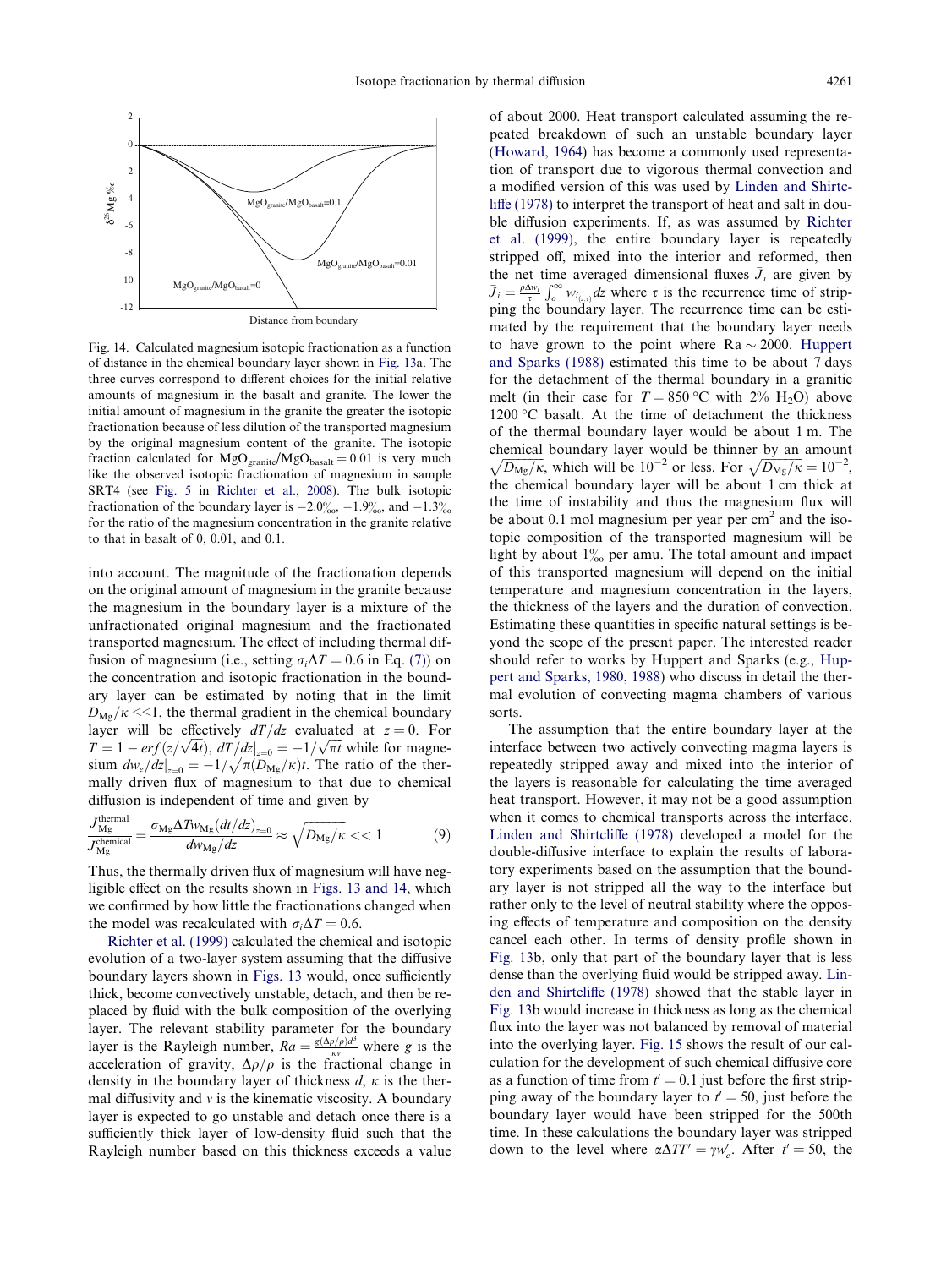<span id="page-12-0"></span>

Fig. 15. Evolution of the diffusive core that develops at the base of the rhyolite layer when the convective detachment only strips the positively buoyant part of the boundary layer. The heavy solid curves show calculated MgO profiles at various times immediately before the unstable part of the boundary layer would have been stripped for the number of times indicated by the numbers by each curve. The chemical flux due to thermal diffusion was neglected (i.e.,  $\sigma \Delta T = 0$ ) except for the dashed curve that shows the effect of  $\sigma \Delta T = 0.6$  on the thickness of the diffusive core just prior to the 500th removal of the unstable part of the chemical boundary layer. MgO is normalized by the value in basalt and distance is normalized by the thickness L of the thermal boundary layer that becomes unstable once  $Ra = g(\Delta \rho / \rho) L^3 / \kappa v = 2000$ .

thickness of the diffusive core no longer increases to any significant degree because the chemical flux due to the linear gradient in the core is being balanced by the time-averaged flux due to the stripping of the small unstable part of the chemical boundary layer. Also shown in Fig. 15 is the small but no longer negligible effect of the thermally driven flux on the final thickness of the diffusive core. The diffusive core is still sufficiently thin that it has little effect on the temperature gradient and thus there is no significant change in the thermally driven chemical flux. The reason the thermally driven flux now has a measurable effect on the chemical profile is that it becomes a larger fraction of the total chemical transport as the chemical gradient in the diffusive core decreases with time.

While the impact of thermally driven flux is relatively minor in terms of the concentration of MgO, its effect on the isotopic fractionation is much more significant. Fig. 16 shows the isotopic fractionation of magnesium associated with the concentration profiles shown in Fig. 15. At early times when the magnesium flux is overwhelmingly due to the steep composition gradients, the isotopic fractionations are negative. However, as the diffusive core develops and the chemical gradient declines, the thermally driven flux of magnesium becomes proportionately more important. Eventually the isotopic fractionations become positive because the thermal flux is much more effective at fractionating the magnesium isotopes (i.e.,  $D_T^i/D_T^j = (m_i/m_j)^{.65}$ while  $D_i/D_j = (m_j/m_i)^{0.05}$  and does so in the direction of the heavy isotopes becoming enriched towards the colder parts. The small negative magnesium isotopic fractionations at the far edge of the diffusive core are due to chemical diffusion of magnesium into that part of the boundary layer that will be stripped away.



Fig. 16. The heavy curves show isotopic fractionations of magnesium in the chemical boundary layer and diffusive core at times corresponding to the MgO profiles shown in Fig. 15 calculated using  $\sigma \Delta T = 0.6$  and MgO<sub>granite</sub>/MgO<sub>basalt</sub> = 0.01. The thin line at  $t = 1$  was calculated neglecting the effect of temperature. It is very little different from the heavy curve at  $t = 1$ , which confirms that until a diffusive core develops the effect of the thermally driven chemical and isotopic fluxes have little effect compared to that of the fluxes driven by chemical gradients alone.

The purpose of these admittedly simplified model calculations for the thermal and chemical structure of a doublydiffusive boundary layer in a convecting molten silicate system is to illustrate the competing effects of the thermally driven and chemically driven fluxes of a major component such as MgO. The key issue regarding the boundary layer structure is whether or not the entire boundary layer would be stripped off by repeated buoyancy driven convective instability, or if only the positively buoyant part would be removed. The model calculation by [Richter et al. \(1999\)](#page-13-0) assumed that the entire boundary layer would be removed and that the repeated removal of the isotopically light material in the boundary layer might give rise to an observable net bulk fractionation between different levels of a layered intrusive system. The results of laboratory experiments of double-diffusive interfaces interpreted in the manner of [Linden and Shirtcliffe \(1978\)](#page-13-0) lead us to believe that it is more likely that a stable diffusive core will develop at the interface between convecting melt layers. When this is the case, the thermally driven chemical fluxes could dominate the fractionation of the isotopes of all the major elements of silicate melt transported across the interface. However, these fractionations will for the most part be restricted to the diffusive core and we now suggest that the best place to look for isotopic evidence of double diffusive exchange in molten silicate system might not be in the interior of the layers, but rather in a thin diffusive core at the interface.

In closing we should reemphasize the point made in [Figs. 5, 7 and 11](#page-5-0) that even small temperature differences of a few tens of degrees, if sustained for a sufficiently long time, will result in large (relative to analytical precision) fractionations of the isotopes of all the major elements except aluminum of a silicate liquid such as basalt. Furthermore, as we showed in [Fig. 6](#page-5-0), such thermal isotopic fractionations will be correlated in predictable ways, which